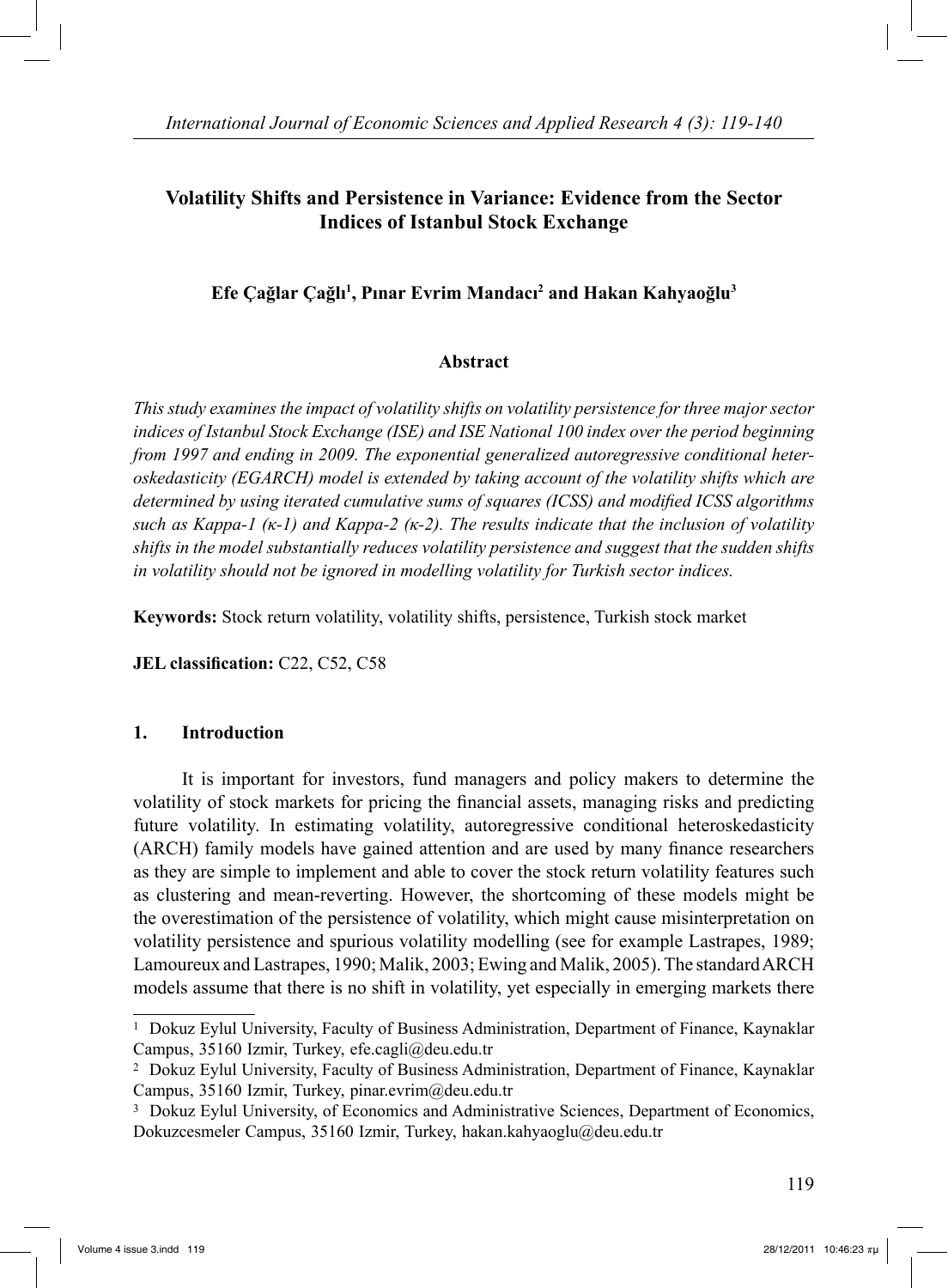may potentially be sudden changes in volatility since these countries run into economic, political and social events more often than the developed markets. It is therefore important to take account of these shifts in estimating volatility persistence particularly for emerging markets.

 In this context, the volatility of the Turkish stock market which is one of the most important and highly volatile emerging markets in the world that has experienced many financial crises, causing shifts in volatility, is examined. Since most of the investors prefer to hold mutual funds or sector index funds to achieve efficient portfolios rather than holding individual securities, in this paper besides the ISE-100 index, the major sector indices are examined including ISE-Financial (ISE-FIN), ISE-Industrial (ISE-IND), and ISE-Service (ISE-SRV). The sample period begins from 1997 and ends in 2009, covering major economic and financial events in Turkey such as the domestic and global financial crisis, government elections, changes in the monetary and fiscal policies and improvements in the EU adaptation process which might cause sudden changes in volatility. These events might have a systematic effect on the whole market or might only affect a particular sector. Therefore, the investors and managers of index funds need to determine whether these major events cause shifts in volatility in the whole market or a particular sector in order to create much better diversified portfolios, to predict the future volatility of these index funds properly and to value them accurately.

 Hence, the major aim of this paper is to explore an effective model for volatility of the Turkish stock market and sector indices by considering the sudden shifts. In order to achieve this objective, similar to the previous studies, initially, the time points of the shifts in volatility are determined endogenously by utilising the iterated cumulative sums of squares (ICSS) algorithm which was introduced by Inclan and Tiao (1994). It was widely evidenced that financial data have time-varying variance and excess kurtosis; however, the ICSS algorithm assumes constant variance and mesokurtosis within a regime. Thus, different from the previous studies, modifications of this model including Kappa-1 (κ-1) and Kappa-2 (κ-2) which were developed by Sanso et al. (2004) are applied. κ-1 only corrects the non-mesokurtosis, whereas κ-2 corrects both the non-mesokurtosis and persistence in conditional variance. In addition, there is an attempt to interpret the major events around the time points of increased volatility. Then, the exponential generalised ARCH (EGARCH) model (Nelson, 1991) is employed incorporating these volatility shifts to measure the effect of a shock on volatility persistence in an asymmetric fashion. To the best of our knowledge, this is the first study to examine this issue for Turkish stock market by using such an econometric methodology that is explained below in detail.

 The rest of the paper is structured as follows: Section 2 briefly reviews the previous studies. Section 3 presents the methodology. Section 4 describes the data and sample statistics. Section 5 presents the empirical results and Section 6 concludes the paper.

### **2. Literature Review**

Lamoureux and Lastrapes (1990) and Hamilton and Susmel (1994) found that there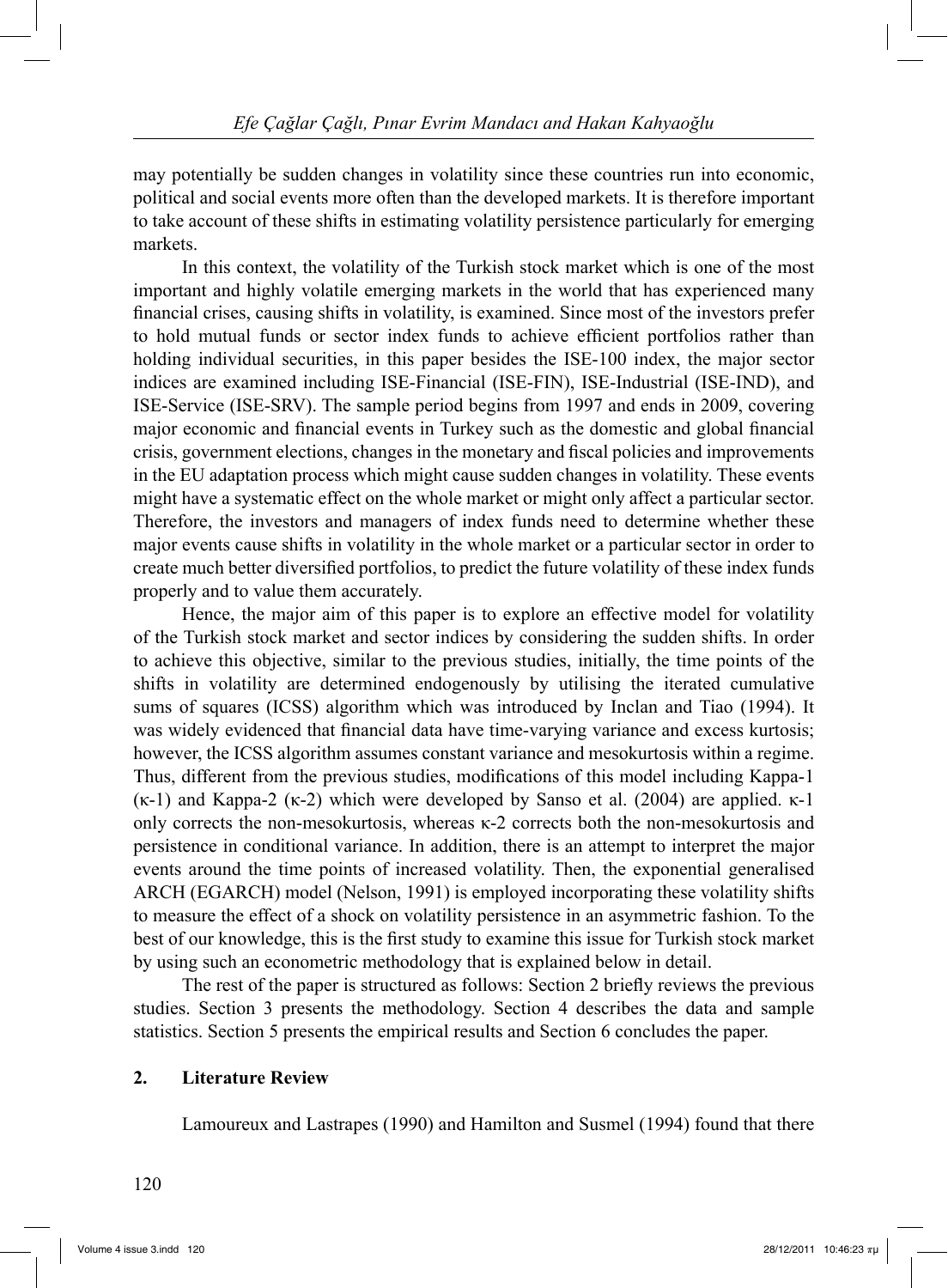was a considerable reduction in the estimated persistence of volatility of stock returns when regime shifts were incorporated in the standard ARCH model. While the former determined the regime shifts in returns exogenously, the latter determined them endogenously by employing Markov-Switching ARCH (SWARCH) models. Most of the recent empirical studies focus on the structural changes in volatility rather than returns and use the ICSS algorithm to identify sudden changes in volatility endogenously. Among these studies firstly Aggarwal et al. (1999) used the ICSS algorithm to investigate the large shifts in the volatility of eleven emerging stock markets in Asia and Latin America, in addition to the U.S., Germany, the U.K., Hong Kong and Singapore stock markets. They used weekly data from 1985 until 1995 and found the local and country-specific factors to be the dominant causes behind the sudden changes. The October 1987 stock market crash in the U.S. was the unique global factor that affected numerous emerging markets in their sample. Later studies followed the study of Aggarwal et al. (1999) and detected the sudden changes in variance endogenously by using ICSS and incorporate these shifts in the ARCH family models to find the effect of a shock on persistence of volatility. Among these studies Malik, Ewing and Payne (2005) examined the Canadian Stock Market by using weekly data from June 1992 and October 1999. They investigate the impact of regime changes on volatility persistence and conduct ICSS algorithm to detect sudden changes in the volatility and incorporate those shifts into variance equation of GARCH model to avoid overestimating the volatility persistence. They conclude that the persistent volatility is reduced after considering sudden volatility changes in stock returns. In this manner, their findings are consistent with the Lamoureux and Lastrapes (1990), Aggarwal, Inclan, and Leal (1999). Ewing and Malik (2005) investigate the existence of asymmetry in the predictability of the volatilities of small and large companies in the USA. They use ICSS algorithm to detect large changes in the unconditional variance of stock returns and incorporate this information in Bivariate GARCH model. According to their results, spillover effects between small and large cap stock returns disappears when endogenously determined volatility shifts are taken into consideration. Moreover, they observe significant decline in the transmission of volatility between those stock returns. Hence, they suggest not ignoring regime changes to estimate degree of volatility transmission more accurately. Fernandez (2005) conducts ICSS algorithm and Wavelet Analysis (WA) to investigate the existence of structural breaks in the four stock indices and four interest rates series. Dataset consists of Emerging Asia, Europe, Latin America and North America indices of Morgan Stanley Capital International (MSCI). Fernandez (2005) focuses on the effects of the Asian crisis and the terrorist attacks of September 11, 2001 on the volatility of those stock indices and the interest rate series of the Central Bank of Chile. Empirical findings suggest that ICSS algorithm and WA detects several breakpoints in the data. Fernandez (2005) concludes that those sudden changes in the unconditional variance of series should be considered. Wang (2006) conducts a study to examine the impact of financial liberalisation on the volatility of several stock indices during the period from 1986 to 1998. They use daily returns data at a daily frequency. Wang (2006) applies ICSS algorithm to detect structural breaks due to the announcement of liberalisation. According to the empirical findings, there exists several breakpoints in the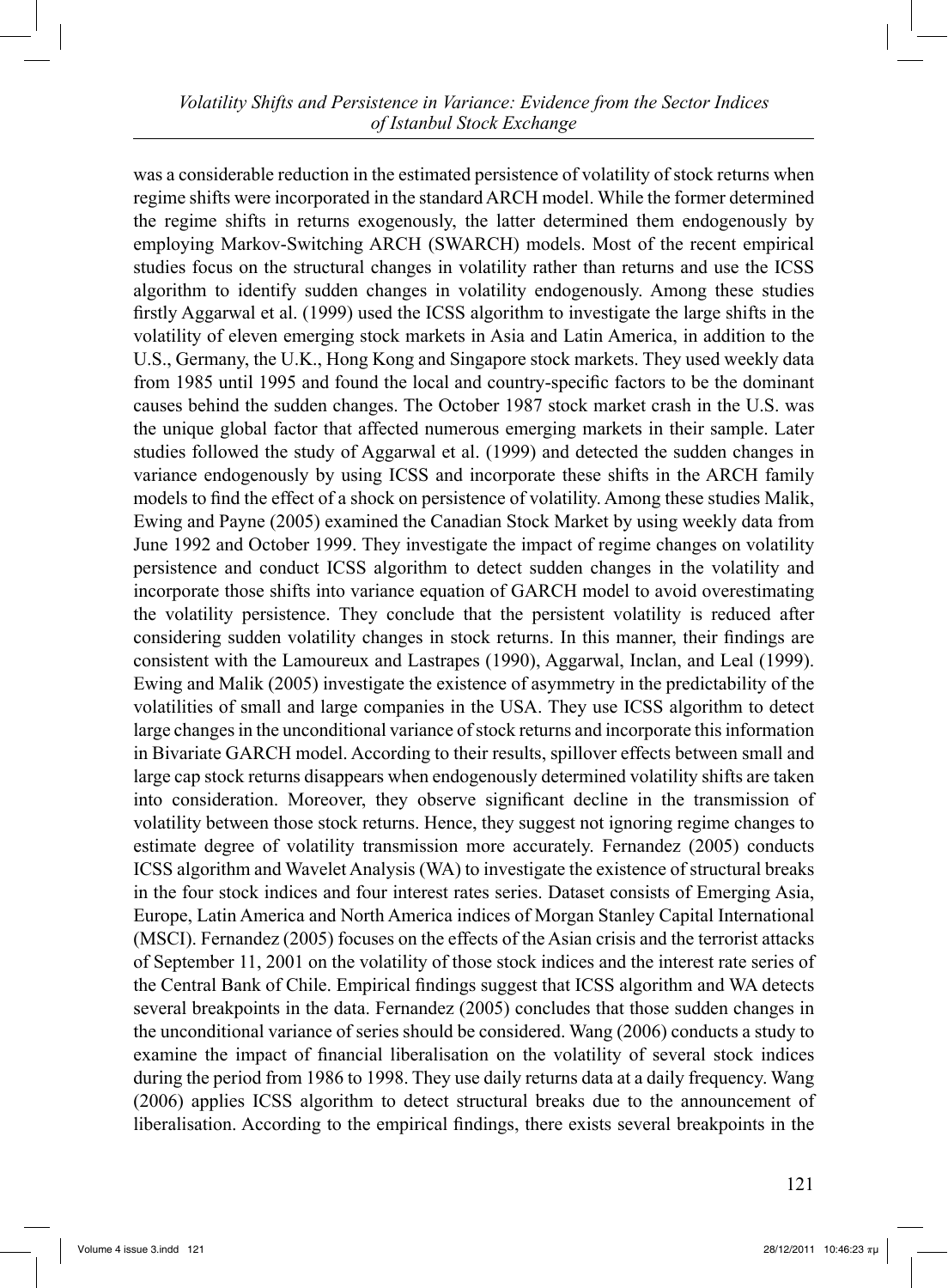unconditional variance of the daily returns of South Korea, Malaysia, Philippines, Thailand, Taiwan, Turkey, Argentina, Brazil, Chile, and Mexico for over ten years. According to analytical results, the volatility of stock returns increased significantly for the markets of Thailand, Brazil, Chile, and Mexico whereas unconditional volatility remains unchanged for the rest. Hammoudeh and Li (2006) examined the volatility of Gulf Arab stock markets using weekly data from 1994 to 2001. In contrast to the study of Aggarwal et al. (1999) they found that most of the Gulf Arab stock markets were more sensitive to major global events such as the 1997 Asian crisis and the September 11th attack than to local and regional factors. Fernandez (2007) investigates the impact of political events in the Middle East on stock markets worldwide. She applied ICSS algorithm and WA to detect the structural breaks in the unconditional variance of several stock markets. The data in the analysis includes Israel, Turkey, Morocco, Egypt, Jordan, Pakistan, and Indonesia, the UK, Germany, Japan, the US, and Spain, and four international indices for the period spanning from April 2000 to March 2005. Fernandez (2007) concludes that the war in Iraq has a significant impact on the volatility of several Middle East and Emerging Asian countries. Moreover, volatility of stock markets is affected from Middle East conflicts. Thus, she suggests estimating financial risks by considering breakpoints in the volatility. Fernandez and Lucey (2008) conduct a study to investigate the determinants of volatility shifts on ten emerging markets, namely Argentina, Brazil, Chile, India, Indonesia, Mexico, Philippines, Singapore, South Africa, and Turkey. They use three statistical approaches, ICSS algorithm, WA, and Bai-Perron's (2003) test to determine the breakpoints in the both mean level and variance of the time series at a weekly frequency, over the period from January 1996 to April 2006, giving in total 536 observations. ICSS algorithm and WA tend to estimate more breakpoints than Bai- Perron's structural breaks test. Fernandez and Lucey (2008) observe that volatility shifts are mostly associated with local political or economic events rather than global events. Marcelo et al. (2008) uses Spanish stock market data at weekly frequency covering the period between January 3, 1990 and January 5, 2005. They conduct their analysis in two steps: First, they apply ICSS algorithm to detect volatility shifts and then they incorporate this piece of information to EGARCH model. Their motivation behind using EGARCH model is to conduct their analysis to better capture the asymmetric behaviour. They observe that volatility persistence is significantly reduced when endogenously determined volatility shifts are taken into account. Moreover, their findings reveal that spillover effects are declined after sudden changes are considered. Wang and Moore (2009) examined the stock markets of transition economics of EU using weekly data over the period 1994-2006 and found that the sudden changes in volatility aroused from the evolution of emerging stock markets, exchange rate policy changes and financial crises. Kasman (2009) investigates the volatility shifts in the stock markets of the BRIC countries, Brazil, Russia, India and China. He works with daily data covering the period between 1990 and 2007 to investigate the effects of sudden volatility shifts on persistence of volatility. Kasman (2009) applies ICSS algorithm to detect the time of breakpoints and incorporate this in GARCH model. Empirical findings suggest that persistence of volatility is dramatically declined when sudden changes in volatility are taken into account. Thus, he states that previous literature may overestimate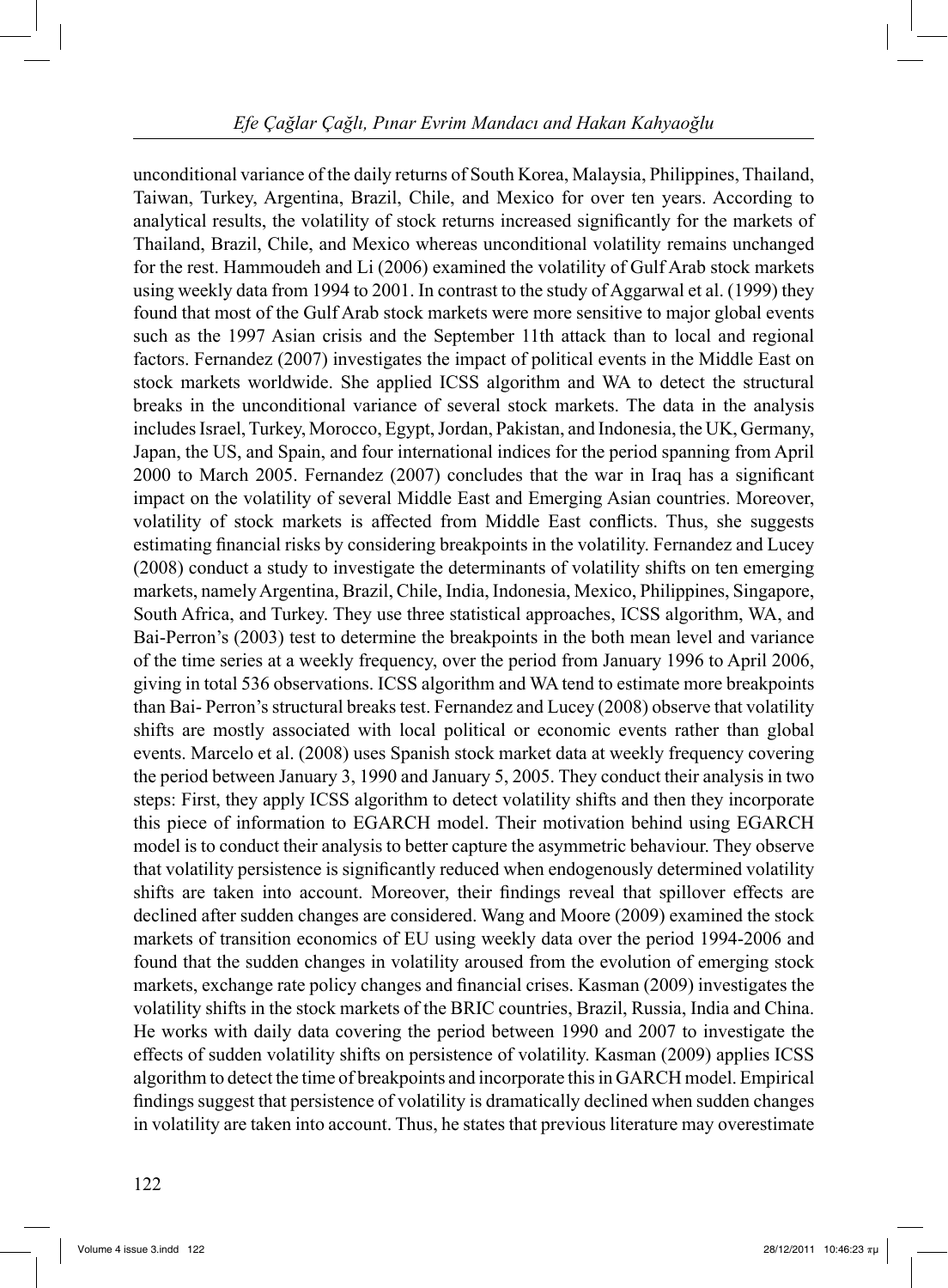the persistence of volatility because they do not consider structural breaks in the data due to the economic or political events during the time period. Lastly, Karaoglou (2010) conducts a study on the stock market indices of 27 OECD countries for the period spanning from 1994 to 2006. He hypothesises that abnormal behaviour may arise because of the joint existence of structural breaks and ARCH effects in the time series data. Karaoglou (2010) employs several econometric tests to determine the sudden changes in variance. These tests include ICSS algorithm of Inclan and Tiao (1994), Kappa tests of Sanso et al. (2004) and Kokoszka and Leipus (2000) type of tests refined by Andreou and Ghysels (2002). Daily closing values of the stock market indices are used in the analysis. The paper concludes that when structural breaks are taken into account high persistence of volatility reduced and asymmetric effects and risk aversion arises only temporarily. All of these papers suggested that when sudden changes were taken into account in the GARCH models, the persistence of volatility was reduced significantly and argued that the findings of the previous studies could have overestimated the degree of the persistence of volatility existing in the stock market data.

 While the aforementioned studies examined the stock markets on country basis, Malik and Hassan (2004) examined five major sector indices of the U.S. stock market from January 1992 to August 2003 by applying the same methodology and argued that most of the volatility breaks are associated with global events rather than sector-specific news. Their study has important implications for index investing. Although, investing into index funds is a passive strategy, portfolio managers have to revise the composition of their index funds especially after the major events which might cause shifts in volatility.

 In this paper, similar to the study of Malik and Hassan (2004), the three major sector indices of ISE and ISE 100 index are examined, yet, unlike the previous studies in addition to the ICSS algorithm, modified ICSS algorithms such as κ-1 and κ-2 are applied to determine the sudden changes on volatility. These algorithms will be discussed in detail in the following section.

# **3. Methodology**

# **3.1 Detecting Time Points of Shifts in Variance**

 First, ICSS algorithm is implemented to detect sudden changes in the variance of a stock return series. The algorithm assumes that the financial series displays a stationary variance over an initial time period, and then there is a sudden shock that alters the variance which becomes stationary again until another shock hits the market (Hammoudeh and Li, 2008).

ICSS algorithm is based on  $D_k$  statistics and tests the null hypothesis of constant unconditional variance.  $D_k$  statistics is computed as follows:

$$
D_k = \frac{C_k}{C_T} - \frac{k}{T} \quad D_0 = D_T = 0 \quad \text{with} \quad k = 1, ..., T \tag{1}
$$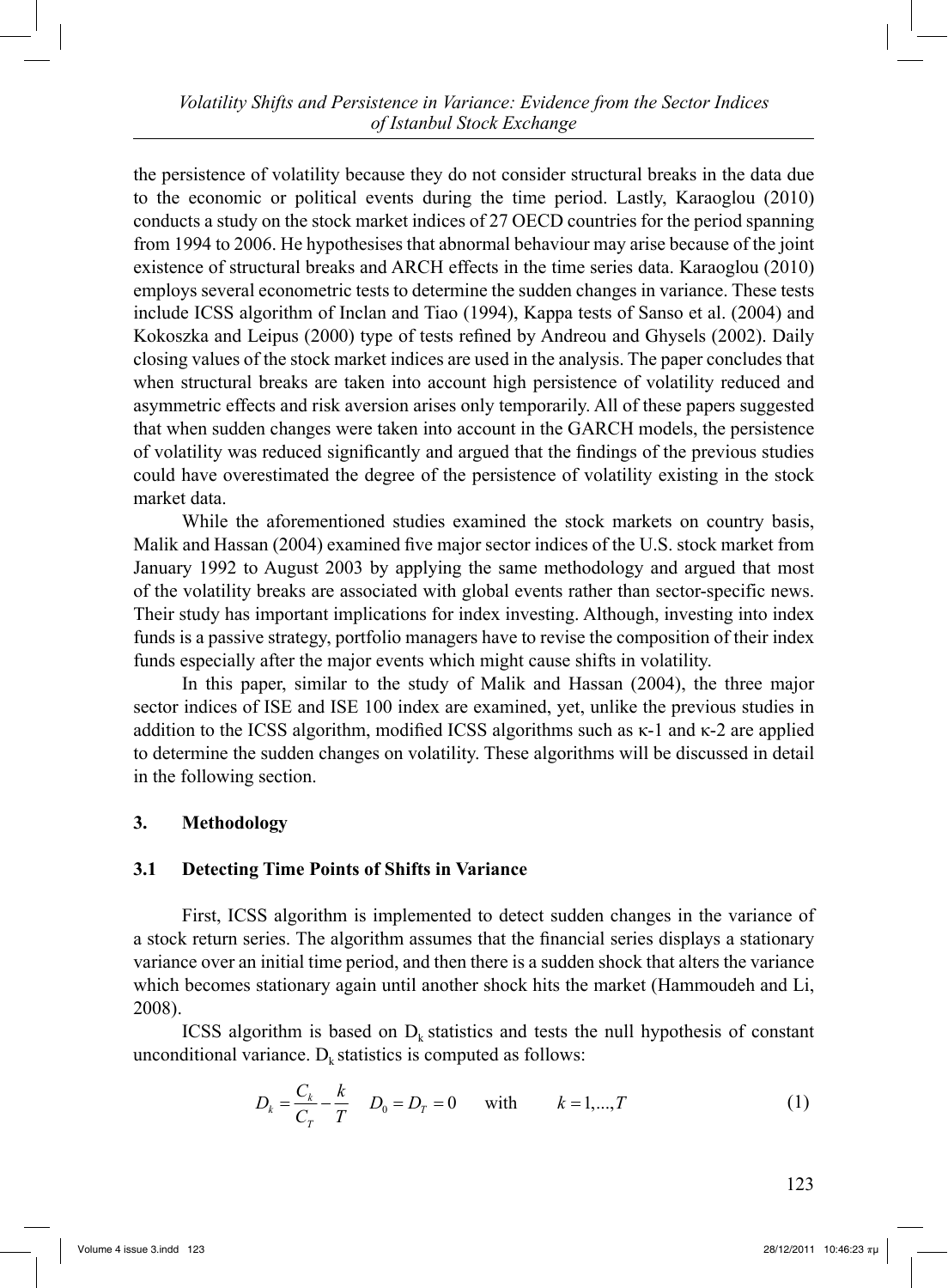where  $C_{\iota} = \sum \varepsilon^2$ 1  $\sum_{i=1}^{k} \varepsilon_i^2, k = 1, \dots,$  $\sum_{t=1}^k c_t$  $C_k = \sum_{i} \varepsilon_i^2, k = 1, ..., T$  $=\sum_{t=1} \varepsilon_t^2$ ,  $k = 1, ..., T^1$ .  $C_k$  is the cumulative sum of squares of  $\varepsilon_t$ . Then, the test proposed by Inclan and Tiao (1994) can be written as follows:

$$
IT = \sup_{k} \left| \sqrt{T / 2} D_{k} \right| \tag{2}
$$

where  $\sqrt{T/2}$  is used to standardise the distribution. One can conclude that  $k^*$ , which is the point of k at which  $\sup_k |D_k|$  is obtained, is a change of variance when  $IT = \sup_k |\sqrt{T/2D_k}|$ exceeds the predetermined boundary estimated by the Inclan and Tiao (1994). The asymptotic distribution of the test under the assumption that  $\varepsilon_t \sim i.i.d.N(0,\sigma^2)^2$  is based on the following notation:

$$
IT \Rightarrow \sup_{r} \left| W^*(r) \right| \tag{3}
$$

where  $W^*(r) = W(r) - rW(1)$  is a Brownian Bridge, W(r) is a standard Brownian motion and  $\Rightarrow$  denotes weak convergence of the associated probability measures (Sanso et al., 2004).

 Since financial data have generally excess kurtosis (greater than three), and inconstant variance over time, there might be some drawbacks using aforementioned IT test. Because IT algorithm assumes  $\varepsilon$ ,  $\sim$  *i.i.d.N*(0, $\sigma$ <sup>2</sup>) IT statistic can be oversised when error terms follow a GARCH process (Rapach and Strauss, 2008; de Pooter and van Dijk, 2004; Sanso et al., 2004). Rapach and Strauss (2005) also note that IT test is plagued by size distortions if  $\varepsilon_t$  follows a dependent process. To overcome these shortcomings, Sanso et al. (2004) proposed two tests; κ-1 and κ-2 which consider the fourth moment properties of the disturbances and the conditional heteroskedasticity. In this paper, in addition to the ICSS algorithm, these tests are employed to detect sudden changes<sup>3</sup>.

κ-1 test corrects for non-mesokurtosis and it is a generalised form of IT. The asymptotic distribution of the  $\kappa$ -1 test under the conditions of  $\varepsilon_t \sim i.i.d. (0, \sigma^2)$  and  $E(\varepsilon_t^4) = \eta_4 < \infty$  can be written as follows:

$$
IT \Rightarrow \sqrt{\frac{\eta_4 - \sigma^4}{2\sigma^4}} \sup_r |W^*(r)| \tag{4}
$$

<sup>&</sup>lt;sup>1</sup> Note that  $D_k$  statistics have value around zero. However, when change in unconditional variance occurs,  $D_k$  statistics take values different from zero in either sign, negative or positive.

 $2 \epsilon$ <sub>t</sub> are a zero mean, normally, identically and independently distributed random variables.

<sup>&</sup>lt;sup>3</sup> Potter and Dijk (2004) imposed a restriction to conventional ICSS algorithm in order to prevent breaks from being identified unrealistically close together. They imposed minimum distance restriction between breakpoints for daily data as 63 or 126 business days. We do not report the mathematical details about this procedure, and the results of the procedure since Potter and Dijk's (2004) procedure fit for purpose with Sanso et al. (2004) procedure; and both tests also suggest the same time points of volatility shifts. We thank two anonymous referees for their suggestions.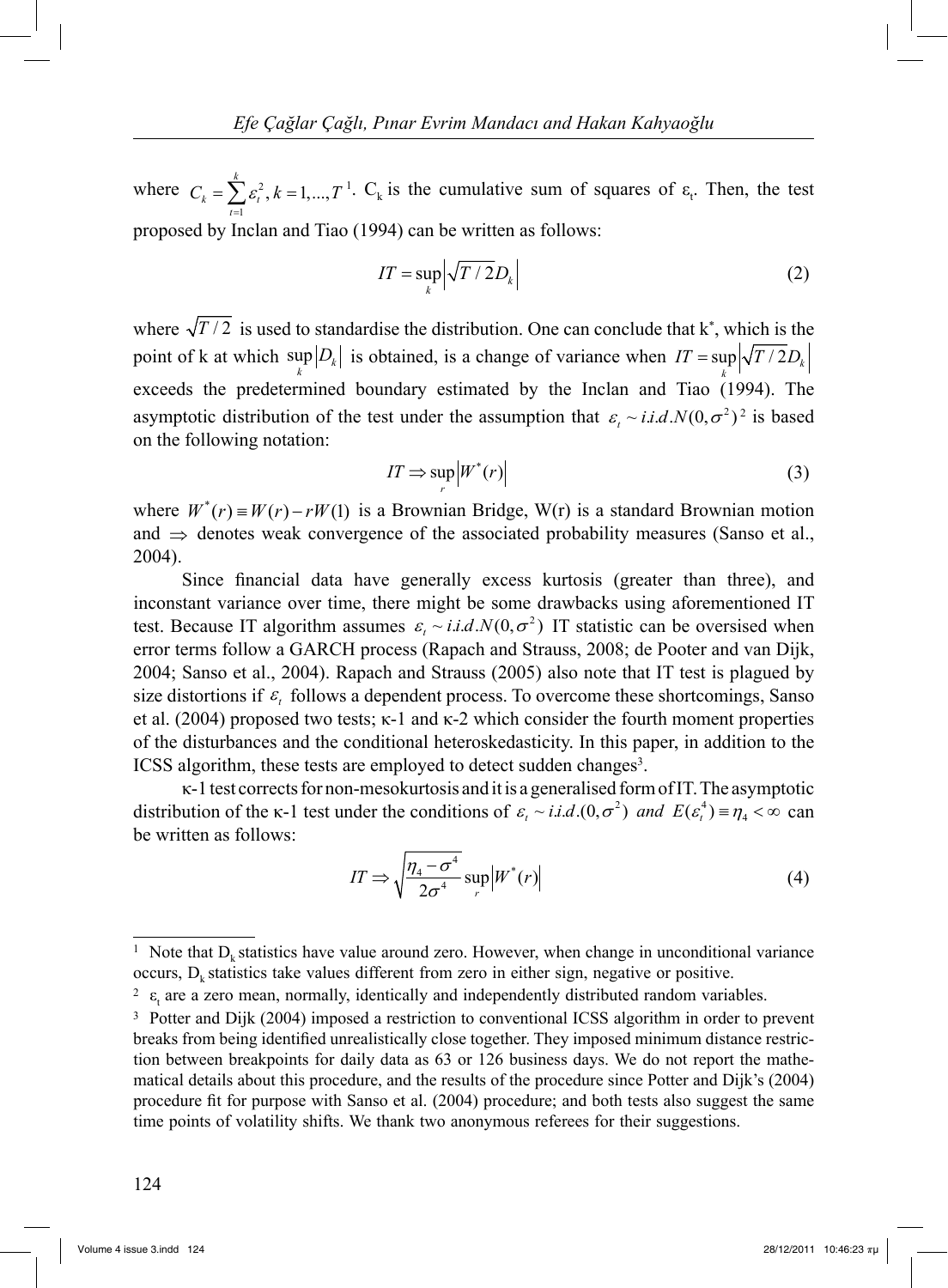Thus, the distribution that has nuisance parameters and numerous distortions can occur when critical values of maximisation of a Brownian Bridge are used. It is possible to experience that null hypothesis of constant variance might be rejected too many times when distribution is heavily tailed, in other words, leptokurtic<sup>4</sup> ( $\eta_4$ >3 $\sigma$ <sup>4</sup>). However, when distribution is platykurtic (negative excess kurtosis), the test becomes so prudent that there would not be too many conclusions of inconstant variance. Hence, Sanso et al. (2004) suggest following correction for the IT test to be free of nuisance parameters for identical and independent zero-mean random variables:

$$
\kappa_1 = \sup_k \left| \frac{1}{\sqrt{T}} B_k \right| \tag{5}
$$

where  $\hat\eta_{_4}$   $\hat\sigma_{_4}$  $k \tau^{C}$ *k*  $C_k - \frac{k}{\pi}C$  $B_k = \frac{I_k - I_k}{I_k}$  $\eta_{_4}$  –  $\sigma$  $\overline{a}$  $=\frac{1}{\sqrt{\hat{\eta}_4-\hat{\sigma}_4}}$  and  $\hat{\eta}_4 = \frac{1}{T}\sum_{t=1}^T \varepsilon_t^4$  and  $\hat{\sigma}^2$  $\hat{\eta}_4 = \frac{1}{T} \sum_{t=1}^T \varepsilon_t^4$  and  $\hat{\sigma}^2 = \frac{1}{T} C_T$  $\hat{\eta}_4 = \frac{1}{T} \sum_{t=1}^T \varepsilon_t^4$  and  $\hat{\sigma}^2 = \frac{1}{T} C_T$ . Asymptotic distribution under the

same conditions of equation 5 can be adjusted as follows:  $\kappa_1 \Rightarrow \sup_r |W^*(r)|$ .

In case of a conditionally heteroskedastic process, IT and  $\kappa$ -1 lose power because they have an assumption of independence of the random variables which is not appropriate for the financial data (Bollerslev et al., 1992; 1994). To correct for non-mesokurtosis and persistence in conditional variance some additional assumptions on  $\varepsilon$ <sub>t</sub> are required similarly following Herrndorf (1984) and Phillips and Perron (1988). Sanso et al. (2004) assume that sequence of random variables,  $\{\varepsilon_t\}_{t=1}^{\infty}$  is consistent with the following conditions:

1.  $E(\varepsilon_t) = 0$  and  $E(\varepsilon_t^2) = \sigma^2 < \infty$  for all  $t \ge 1$ ;

2. 
$$
\sup_{t} E(|\varepsilon_{t}|^{\psi+\varepsilon}) \ll \infty
$$
 for some  $\psi \ge 4$  and  $\varepsilon > 0$ ;  
\n3.  $\omega_{4} = \lim_{T \to \infty} E\left(\frac{1}{T}\left(\sum_{t=1}^{T} (\varepsilon_{t}^{2} - \sigma^{2})\right)^{2}\right) \ll \infty$  exists, and

4. 
$$
\{\varepsilon_t\}
$$
 is a-mixing with coefficients  $\alpha_j$  which satisfy  $\sum_{j=1}^{\infty} \alpha_j^{(1-2/\psi)} < \infty$ 

If the second and the third conditions hold, it is not the case that  $\varepsilon_t$  in data sequence are distributed as student-t distribution with three degrees of freedom.  $\omega_4$  is the long-run variance of the zero mean variable  $\xi_t = \varepsilon_t^2 - \sigma^2$ . Fourth condition controls for the degree of independence of the data sample and shows a trade-off between serial dependence and the existence of high order moments (Sanso et al., 2004: pp. 5).

In the light of the facts that  $\kappa$ -2 test is based on following equation:

$$
\kappa_2 = \sup_k \left| \frac{1}{\sqrt{T}} G_k \right| \tag{6}
$$

<sup>&</sup>lt;sup>4</sup> Under normal distribution  $\eta_4 = 3\sigma^4$  and  $IT \Rightarrow \sup_r |W^*(r)|$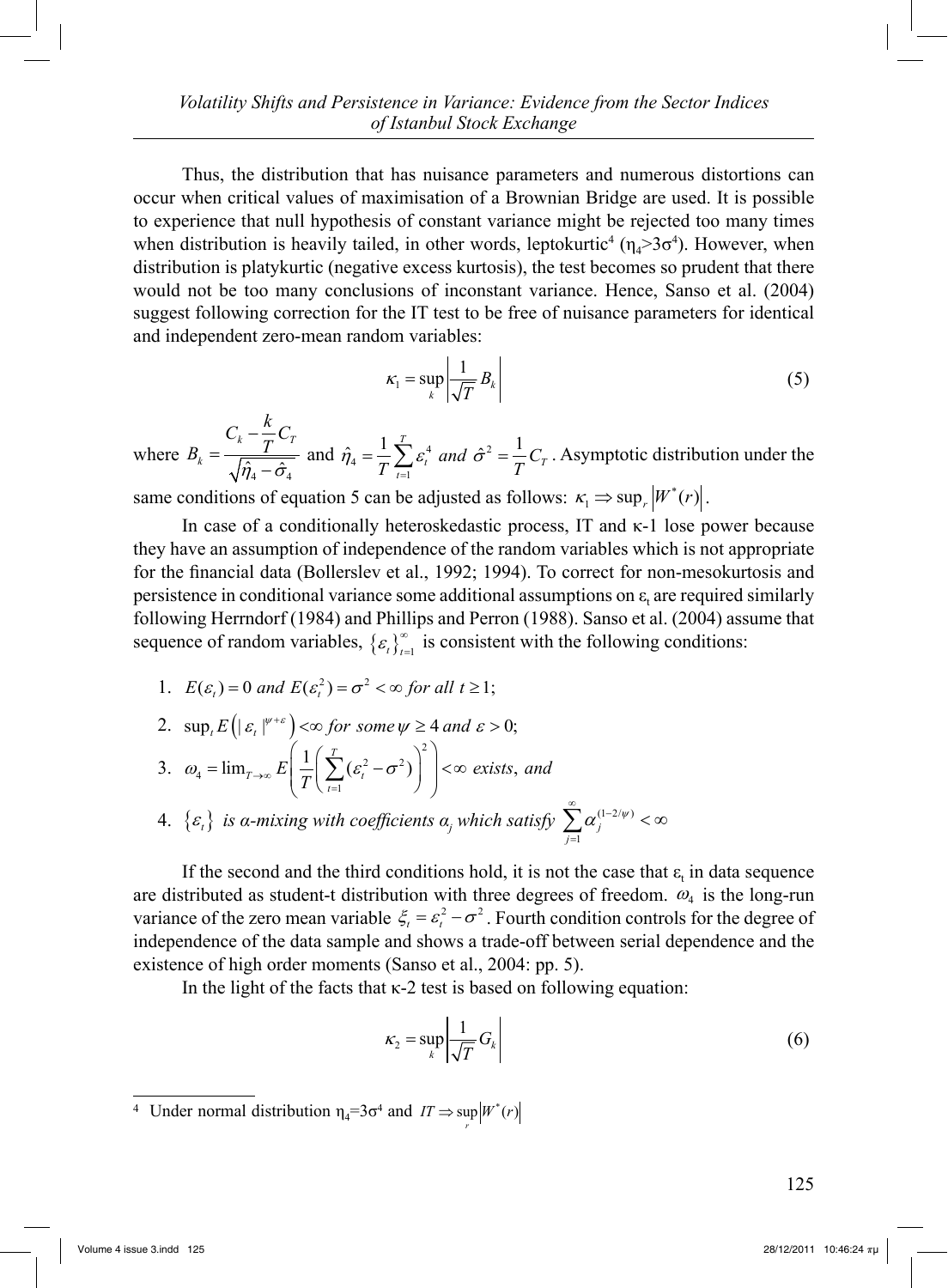where  $G_k = \frac{1}{\sqrt{a^4}}$  $\int_k - \sqrt{\hat{\omega}^4} \begin{bmatrix} c_k & T \end{bmatrix}$  $G_k = \frac{1}{\sqrt{1-\epsilon}} \left( C_k - \frac{k}{\pi} C \right)$  $=\frac{1}{\sqrt{\hat{\omega}^4}}\left(C_k-\frac{k}{T}C_T\right)$  and  $\hat{\omega}^4$  is a consistent estimator<sup>5</sup> of  $\omega_4$ . Consequently, under

four conditions above IT, κ-1 and κ-2 can be written as follows:

$$
IT \Rightarrow \sqrt{\frac{\omega_4}{2\sigma^4}} \sup_r |W^*(r)| \tag{7}
$$

$$
\kappa_1 \Rightarrow \sqrt{\frac{\omega_4}{\eta_4 - \sigma^4}} \sup_r |W^*(r)| \tag{8}
$$

$$
\kappa_2 \Rightarrow \sup_r \left| W^*(r) \right| \tag{9}
$$

#### **3.2. EGARCH Model without and with Shifts in Variance**

 After the time points of the shifts in variance are identified, the volatility persistence in the presence of these shifts are calculated. We begin with the estimation of EGARCH model without shifts in variance.

 Nelson (1991) developed the EGARCH model that accounts for the asymmetry effect of news and posits no constraints on the coefficient of variance equation since it models logarithm of conditional variance. EGARCH specification is as follows:

$$
\ln(h_{i}) = \alpha_{0} + \sum_{i=1}^{p} \beta_{i} \ln(h_{i-i}) + \sum_{j=1}^{q} \alpha_{j} \left( \left| \frac{\varepsilon_{i-j}}{\sqrt{h_{i-j}}} \right| \right) + \sum_{k=1}^{r} \xi_{k} \left( \frac{\varepsilon_{i-k}}{\sqrt{h_{i-k}}} \right)
$$
(10)

where  $\xi$  is the asymmetry coefficient. If  $\xi$  is negative and statistically significant, one might conclude that the relationship between volatility and returns is negative, or to put it another way, the effect of shock on the conditional variance would be  $(\alpha_j - \xi_k)$ . It is important to note that EGARCH specification is built to use *standardised* square root of  $\varepsilon_{t-j}^2$  to provide a more accurate interpretation about shocks to the natural logarithm of conditional variance (Enders, 2010, pp.156-157).  $\beta$  is the measure of persistence and if it is less than one, EGARCH specification is assumed to be covariance stationary. The EGARCH model with sudden changes in variance can be expressed as follows<sup>6</sup>:

$$
\ln(h_{i}) = \alpha_{0} + \sum_{i=1}^{p} \beta_{i} \ln(h_{i-i}) + \sum_{j=1}^{q} \alpha_{j} \left( \left| \frac{\varepsilon_{i-j}}{\sqrt{h_{i-j}}} \right| \right) + \sum_{k=1}^{r} \xi_{k} \left( \frac{\varepsilon_{i-k}}{\sqrt{h_{i-k}}} \right) + \sum_{l=1}^{n_{b}} d_{b,l} DUM_{b,l,t}
$$
(11)

 $\sum_{i=1}^{N} \sum_{i=1}^{T} \left( \frac{2}{t} - \frac{2}{t} \right)^2 + \frac{2}{T} \sum_{i=1}^{m} w(l,m) \sum_{i=l+1}^{T} \left( \frac{2}{t} - \frac{2}{t} \right) \left( \frac{2}{t-l} - \frac{2}{t} \right)$  $S_4'$ **}** $\frac{1}{2} \sum_{r=1}^{T} \left( \frac{2}{r} - \frac{2}{r} \right)^2 + \frac{2}{T} \sum_{r=1}^{T} w(l,m) \sum_{r=1}^{T} \left( \frac{2}{r} - \frac{2}{r} \right) \left( \frac{2}{l-r} - \frac{2}{r} \right)$  $\sum_{t=1}$   $\left( \begin{array}{cc} t & \end{array} \right)$   $\sum_{l=1}^{t}$   $\sum_{t=l+1}^{t}$   $\left( \begin{array}{cc} t & \end{array} \right)$   $\left( \begin{array}{cc} t-i \end{array} \right)$  $\mathcal{N}_4 \rightarrow \sum_{t=1}^k \left( \frac{2}{t} - \frac{2}{t} \right) + \frac{2}{T} \sum_{l=1}^k w(l,m) \sum_{t=l+1} \left( \frac{2}{t} - \frac{2}{t} \right) \left( \frac{2}{t-l} - \frac{2}{t} \right)$  where *w (l, m)* is a lag window. It should be added when  $\xi_t = \varepsilon_t^2 - \sigma^2$  and then  $\hat{\omega}_4 \rightarrow E(\xi_t^2) = \eta_4 - \sigma^4$ .

126

<sup>&</sup>lt;sup>5</sup> Sanso et al. (2004) also suggest using non-parametric estimator of  $\omega_4$ :

<sup>&</sup>lt;sup>6</sup> Bollerslev, Chou and Kroner (1992), Hansen and Lunde (2001) suggest using  $p=q=1$  specification which outperforms in many applications.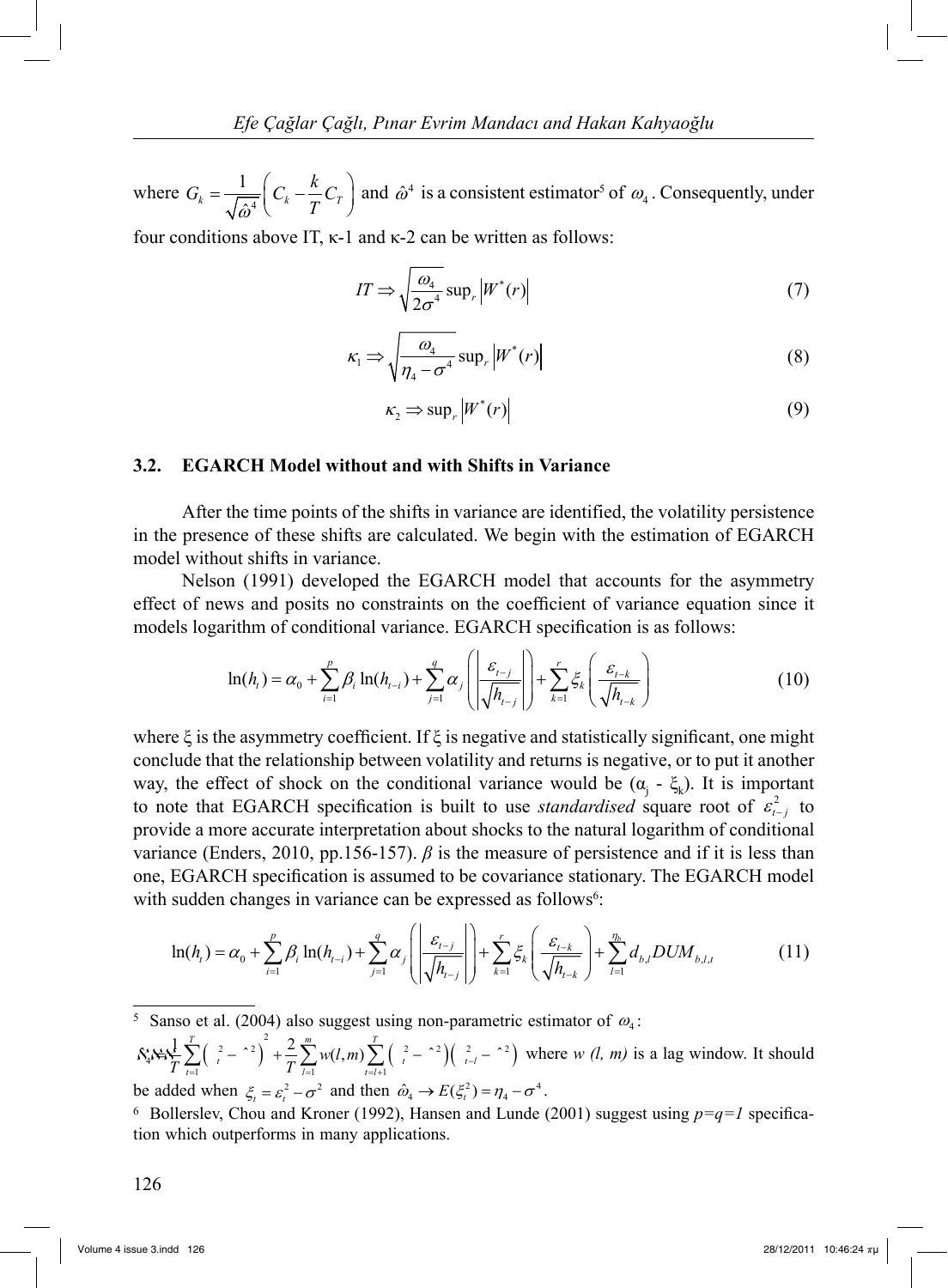$n_b$  is the number of structural breaks of return in market b,  $DUM_{b,lt}$  represent the dummy variables taking a value of 1 from each point of sudden change in variance onwards, 0 otherwise. In financial literature, statistical fat-tailed distributions, namely Student-t or GED that capture leptokurtosis should be used rather than normal distribution. In this paper, as Nelson (1991) suggested, errors are assumed to be distributed according to GED which has a probability density function as follows:

$$
f(\varepsilon_{i}) = \frac{v \exp\left[-\left(\frac{1}{2}\right) \left|\frac{\varepsilon_{i}}{\lambda \sqrt{h_{i}}}\right|^{v}\right]}{2^{\left(1 + \frac{1}{v}\right)} \lambda \sqrt{h_{i}} \Gamma\left(\frac{1}{v}\right)}
$$
(12)

where  $\nu$  is the shape parameter indicating the thickness of the tail compared to the Gaussian distribution. *v* denotes that the distribution has thicker or thinner tails, if  $\nu$  is less than two, and greater than two, respectively. Γ is the usual gamma function and  $\lambda$  is identical to  $\left[ \left( 2^{(-2/\nu)} \Gamma(1/\nu) \right) / \left( \Gamma(3/\nu) \right) \right]^{0.5}$ . Moreover, conditional log-likelihood function can be written as:

$$
L(\varepsilon_t)_{GED} = \sum_{t=1}^T \left[ \ln \left( \frac{v}{\lambda} \right) - 0.5 \left| \frac{\varepsilon_t}{\lambda \sqrt{h_t}} \right|^v - \left( \frac{v+1}{v} \right) \ln(2) - \ln \left[ \Gamma \left( \frac{1}{v} \right) \right] - \frac{1}{2} \ln(h_t) \right] \tag{13}
$$

### **4. Data and Descriptive Statistics**

 Daily returns of ISE indices are employed including ISE-100, and sector indices including ISE-FIN, ISE-IND, and ISE-SRV. Continuously compounded daily returns series are calculated by taking the difference of the natural logarithm of price indices<sup>7</sup>. Log-returns of price series are calculated as follows:  $r_t = \ln(P_t/P_{t-1})$  where  $r_t$  denotes *continuously compounded return* at time  $t$ ,  $P_t$  and  $P_{t-1}$  denote value of index at time  $t$  and time *t-1* respectively, and *ln* is the natural logarithm.

 Table 1 presents the descriptive statistics for our sample. ISE-FIN is the most volatile index with the highest standard deviation. Skewness and kurtosis statistics depict that the series are skewed and leptokurtic respectively. In addition, Jarque-Bera test statistics suggest that there is strong evidence of rejecting the null hypothesis of normal distribution for all. Ljung-Box statistics for returns and squared returns up to 10, 20, and 40 lags indicate the existence of serial correlation. According to the Engle's (1982) ARCH-LM<sup>8</sup> test (TR<sup>2</sup>), evidence of ARCH effect is detected revealing time-varying conditional distribution.

<sup>7</sup> Return series is mostly used in financial literature instead of price series because of several appropriate statistical properties, namely stationarity, ergodicity. In addition, return of an asset is a complete and scale-free of the investment, put another way, returns are unit-free (Campbell, Lo, & Mackinlay, 1997), (Tsay, 2002), (Brooks, 2008).

<sup>8</sup> Engle (1982) proposed this test to check the necessity of modelling volatility with ARCH model.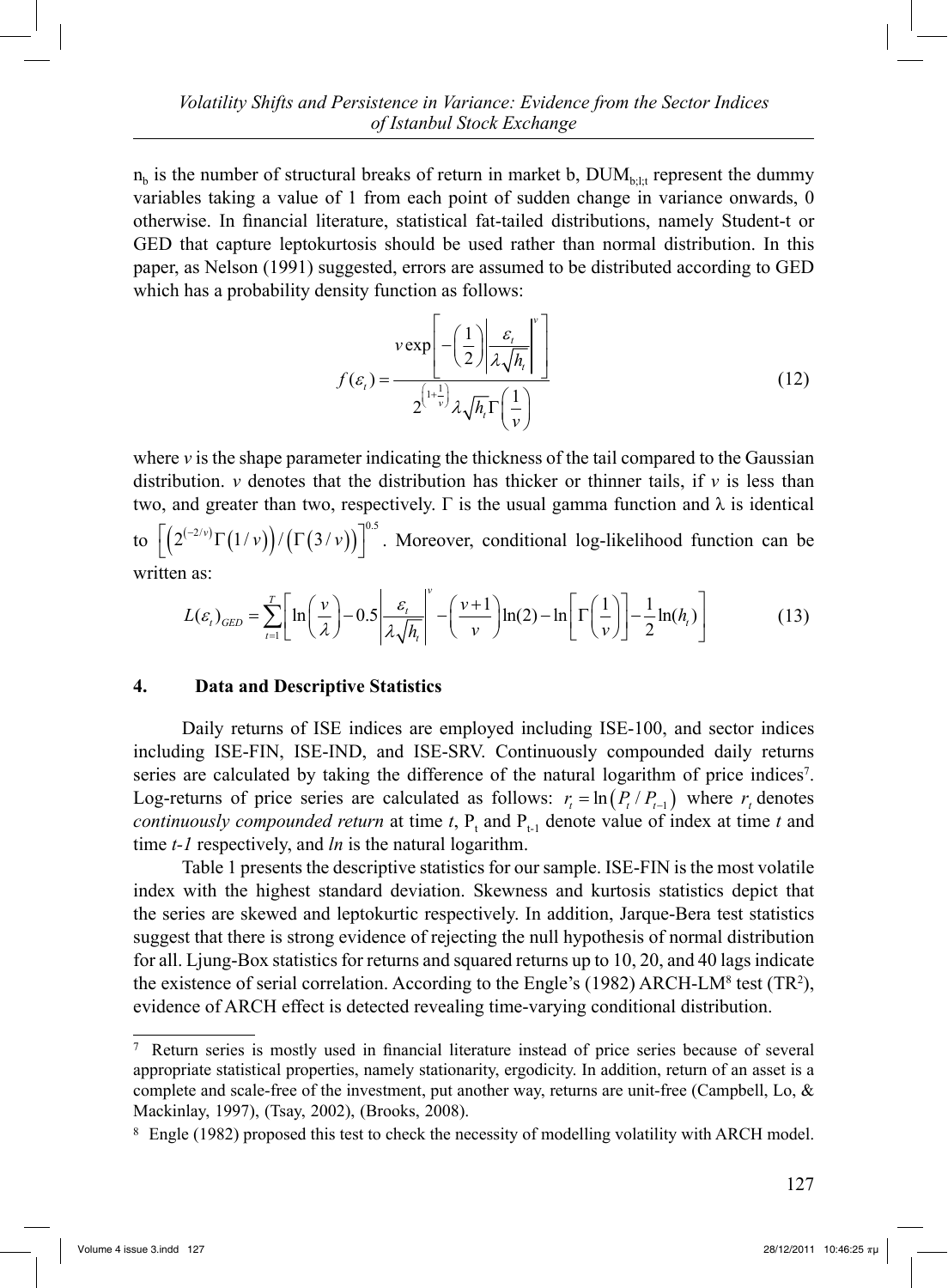#### **5. Empirical Results**

#### **5.1 Integration**

 Before investigating the impact of volatility shifts on the persistence of variance, unit root tests are used, namely Augmented Dickey-Fuller (ADF), and Kwiatkowski-Phillips-Schmidt-Shin (KPSS) to find out whether return series are stationary or not. Table 2 (in Appendix) indicates the results of conventional unit root tests namely, Augmented Dickey Fuller (1979) (ADF), and Kwiatkowski et al. (1992). All series are found as integrated of order zero (0), in other words, they are all stationary regardless the trend variable is included.

 Since daily returns are stationary, I(0), and symptom of ARCH effect is detected in the residuals, it is appropriate to conduct ARCH family models to model volatility. Thus, we applied EGARCH model under the assumption of a GED structure for the errors.

#### **5.2 Volatility Shifts in Variance**

 Before the EGARCH model is estimated, the possible volatility shifts in unconditional variance are determined endogenously by using ICSS algorithm, κ-1 and κ-2. Table 3 (in Appendix) reports time points of volatility shifts for the aforementioned indices. After κ-2 procedure is applied, three important shifts in the volatility of the ISE-100 and ISE-FIN indices and one for the ISE-IND and ISE-SRV indices are observed. κ-2 procedure detected a significant increase in volatility in March 2003 in all sector indices and ISE 100 index. This could be due to the Iraq War which began on March 20, 2003 with the invasion of Iraq. Turkish stock market decreased by 11.29% during the week from March 17-21, 2003. In addition, the second round of the Assembly session including governmental decree to send Turkish troops to Iraq was another source of this volatility increase. The first volatility shift of ISE-100 index on March 25, 2003 is due to the concerns that Iraq war could last longer than expected. At this date, ISE-100 index decreased to the lowest level of the last five months and trading volume decreased substantially.

 There was a significant increase in volatility of ISE-FIN on June 8, 2004. The closing price of the index reached its maximum level on that date. In addition to the positive developments in international markets, decreases on the Turkish Treasury bill rates, the value of U.S. dollar against Turkish Lira (TL) and the inflation rate of May were the major determinants of this increasing trend in Turkish stock market. Moreover, shift in volatility was observed for ISE-100 index on June 14, 2004. In contrast to the previous week, the price index declined. This could be due to the expectations on the ground that FED would increase the interest rates and the results of the EU parliamentary elections were not promising for Turkey. The shift in volatility in both ISE-100 and ISE-FIN indices on July 18, 2007 might be the result of the general elections in Turkey. During the third week of July, Turkish stock market increased substantially due to the effect of the optimistic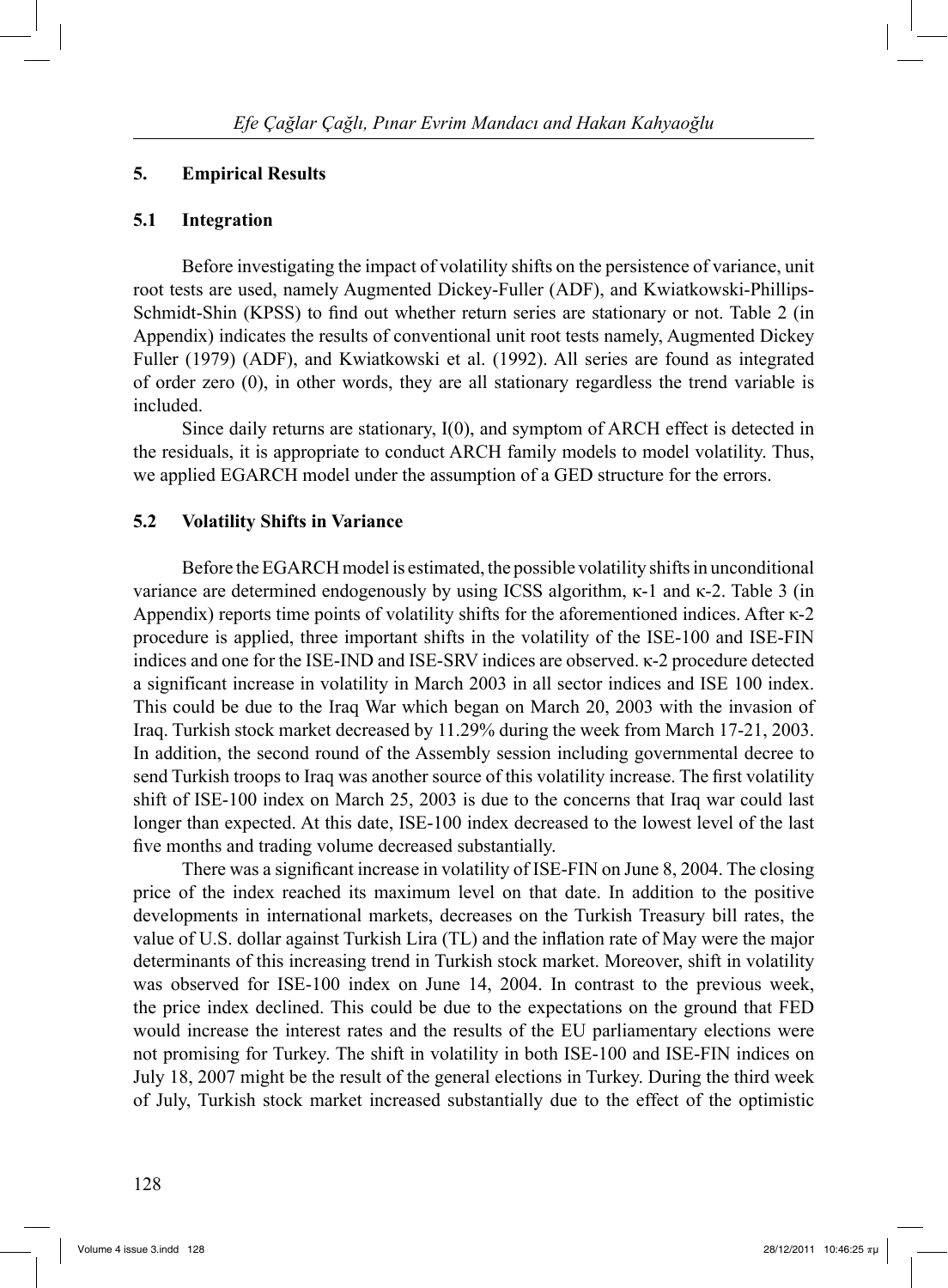expectations of investors on the grounds that eventually a single party government would again be formed after the elections in Turkey.

 The results of the κ-2 procedure indicate that the stock market indices were mostly influenced by domestic factors. Although some sudden changes after the 1997 Asian currency crisis, 1999 Russian crisis, 2000-2001 Turkish banking crisis and the most recent U.S. financial crisis were observed, when both ICSS algorithm and  $\kappa$ -1 were applied these shifts were not observed when κ-2 was employed. It can be on the grounds that κ-2 detects only deep (essential, radical) regime shifts. If the changes of the indices on the figures in Appendix are analysed, these radical shifts can clearly be seen. ISE indices exibit a dramatic increase after 2003 and the index level goes further away from the level of 1998- 2003 period rapidly. In addition, it can be clearly observed that the speed of increase in the index levels during the 2004-2007 period is somewhat higher than that of the 2003-2004 period. On the other hand, the shift during the 2003-2004 period is higher than the shifts for the following one-year periods. The shift in 2007 can be explained on the grounds that the index was testing its peak level after the 2004-2007 period and then it had begun to fall sharply depending on the effects of the global financial crisis. According to the results of the κ-2 procedure, it is observed that sector specific risks have a significant impact on the volatilities of each index since the timing and number of shifts in the unconditional variance of ISE-SRV are slightly different from the other indices. Moreover, one can conclude that the sector specific risks of the ISE-FIN index and those of the ISE-100 indices are very similar. This is evident from the close similarity between them in terms of the calculated number and timing of their volatility shifts. It is noteworthy that volatility shifts in the year 2004 for the ISE-100 and ISE-FIN are sequential indicating a possible lead-lag relationship between the two. This might be the evidence that ISE-100 is mostly led by the companies listed on the ISE-FIN index.

# **5.3 EGARCH estimation without and with Sudden Changes in Variance**

 After the sudden changes in variance are detected, the GED-EGARCH (1,1) model is employed to estimate volatility with or without taking those volatility shifts into account. The main reason behind implementing EGARCH model is to account leverage effect<sup>9</sup> on equity index volatility. Moreover, asymmetric GARCH models are generally the better fit to high frequency data (e.g. daily data) for equity indices (Alexander, 2008: 147). The results are reported in Table 4 and 5 (in Appendix) where the former is for models without dummy variables, and the latter for models with dummy variables that represent determined volatility shifts<sup>10</sup>.

<sup>9</sup> Leverage effect refers to that negative shocks often increase volatility to a greater extent than positive shocks because negative returns imply a larger proportion of debt through a reduced market value of the firm, which leads to a higher volatility.

<sup>&</sup>lt;sup>10</sup> We have estimated GED-EGARCH (1,1) model four times: once without dummy variables and the remaining three estimation with volatility shifts identified by ICSS, κ-1, and κ -2 respectively.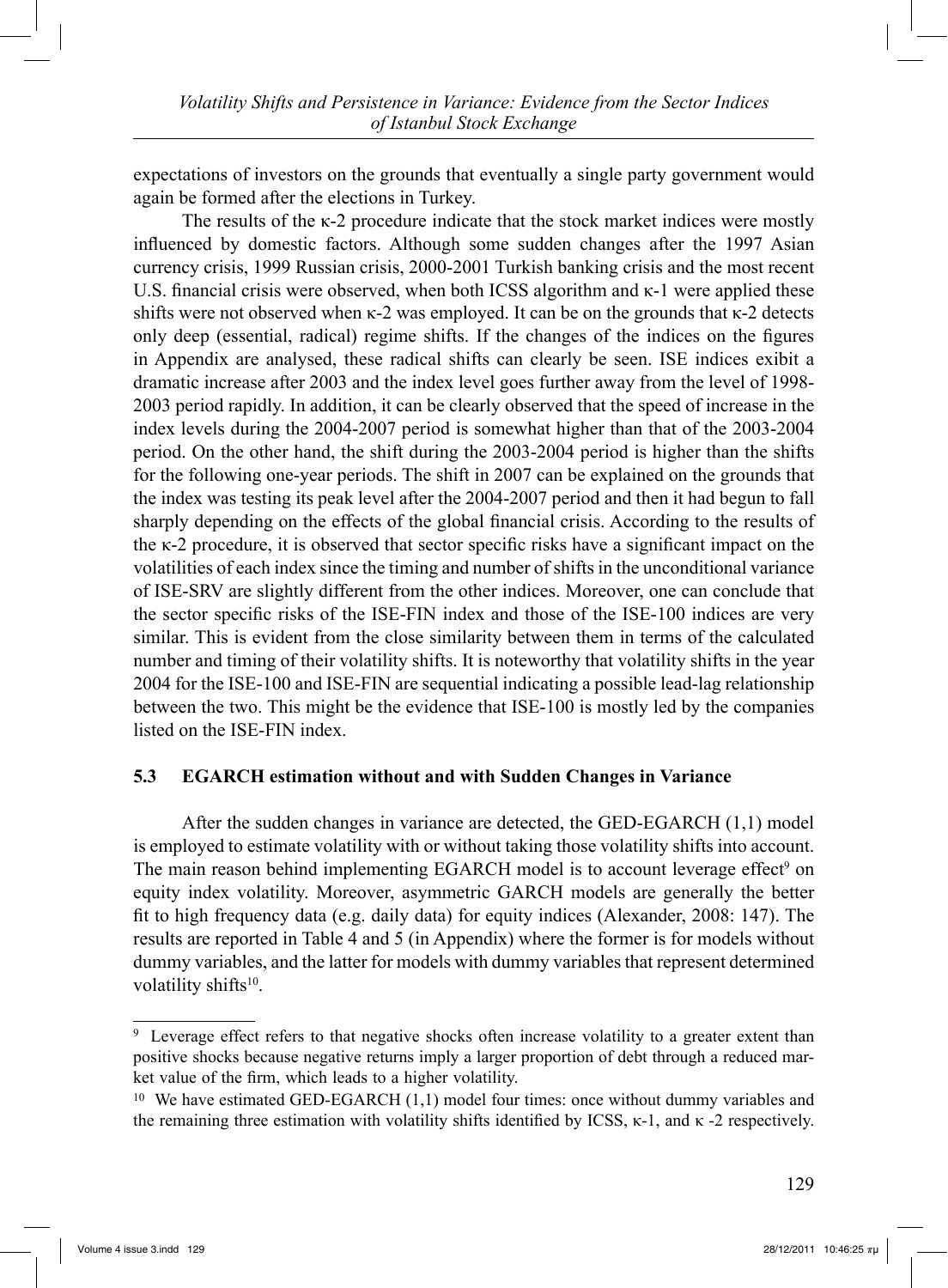Table 4 and 5 indicate that β coefficients in all models are statistically significant at 1% level. Asymmetry coefficients (ξ) are found less than zero and significant at least 10% level indicating that negative shocks lead to higher subsequent volatility than positive shocks both in ISE-100 and the ISE sector indices. In other words, good news has a smaller effect on the conditional volatility than bad news. β coefficients, measure of persistence shocks are close to unity in the models which do not consider the volatility shifts. High degree of persistence in variance suggests that shocks on volatility die out slowly over time. Following Lamoureoux and Lastrapes (1990), half-life shock<sup>11</sup> which measures the number of days a shock to conditional variance reduces to half its original size was also reported. Average half-life shock for the models without dummy variables is calculated as 26.05 days12. The results with volatility shifts determined by conventional ICSS algorithm are summarised in the Panel-A of Table 5 (in Appendix). For all models, degree of persistence declines by at least 28% and estimated half-life shocks decreases dramatically to the 1.32 days on average. The findings from models of Panel-A are consistent with the results of papers discussed in the literature review section. That is, degree of persistence of shocks on variance might be overestimated, if volatility shifts (i.e. determined by ICSS algorithm) are not considered. However, another problem arising here is that the number of breakpoints in the data period could be overestimated. Panel-B and Panel-C of Table 5 (in Appendix) show the results of models with volatility shifts determined according to κ-1 and κ-2 tests respectively<sup>13</sup>.

 The degrees of persistence decline in models in Panel-B and Panel-C are, on average, 11.84%, and 7.27% respectively. In addition, half-life shocks in those models are, on average, estimated as 4.43 and 6.65 days respectively. Overall, controlling for the fourth moment properties and conditional heteroskedastic process diminishes the number of breakpoints determined by ICSS algorithm dramatically. From now on, since the breakpoints are spurious in ICSS, only the results of Panel-C will be discussed in detail, as suggested by Sanso et al. (2004). All indices except ISE-SRV show decline in volatility persistence by around 6.5%; however, the largest decline in the degree of persistence belongs to ISE-SRV index with a 9.4%. Coefficients including all breakpoints in models are highly significant. For ISE-100 and ISE-FIN indices, there are no ARCH effects and no serial dependency in the level of residuals. Although, there is evidence of ARCH effect up to 1 lag, and autocorrelation up to 12 lags for the ISE-IND index, those problems of modelling disappear in the high levels of lags. Nevertheless, modeling volatility of the ISE-SRV index is not successful by amended EGARCH (1,1) since there are significant ARCH effects up to 1 and 4 lags respectively.

<sup>&</sup>lt;sup>11</sup> For EGARCH specification, half-life is calculated as follow:  $-\ln(2)/\ln(\beta)$ .

<sup>&</sup>lt;sup>12</sup> Average half-life shock is computed by conducting half-life formula to the mean of persistence.

<sup>&</sup>lt;sup>13</sup> Volatility shifts in variance equation for the models in Panel-B and C are all statistically significant at conventional levels. However, dummy variables in models of Panel-A are not all significant. Since degrees of persistence in models with all volatility shifts, and with only significant shifts are very similar, we only present the former ones.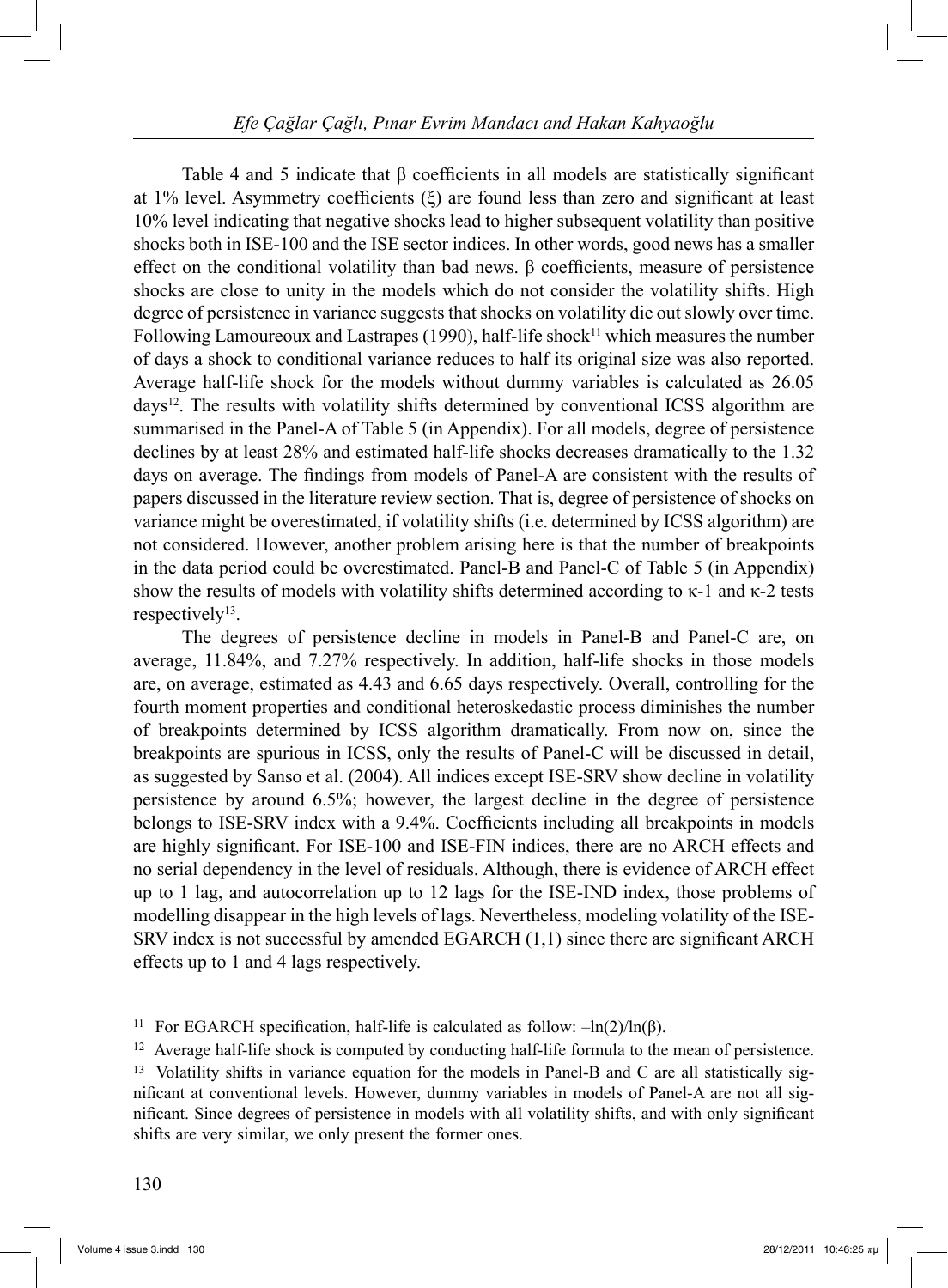### **6. Conclusion**

 The major aim of this paper is to determine an effective model for volatility of the ISE-100 index and three major sector indices of ISE including ISE-FIN, ISE-IND and ISE-SRV by taking into account the sudden changes in variance. To achieve this goal initially, time points of volatility shifts are determined endogenously by implementing ICSS algorithm which was introduced by Inclan and Tiao (1994) and was widely used by the finance researchers. However, the ICSS algorithm that assumes constant variance and mesokurtosis within a regime detects more breaks and finds less evidence of dependent processes, such as GARCH dynamics. Thus, differently from the previous studies, modifications of this model including κ-1 and κ-2 tests which were developed by Sanso et al. (2004) are applied. κ-1 only corrects the non-mesokurtosis whereas κ-2 corrects both the non-mesokurtosis and persistence in conditional variance.

 In addition, the major events corresponding to these volatility shifts are analysed and it is found that the global and domestic political and economic factors lead these sudden changes in variance. There were not observed any sector specific factors that cause significant shifts in variance. Then, these sudden changes are incorporated in the EGARCH model introduced by Nelson (1991) to measure the effect of a shock on volatility persistence in asymmetric fashion and significant reductions in the volatility persistence are found after these sudden changes are accounted for. This also indicates that parameter estimates of (E)GARCH process are changing significantly in the subsamples defined by sudden shifts in the conditional volatility. The results suggest that investors and fund managers have to pay attention to both domestic and global shocks in their portfolios since these shocks might influence the risk-return trade-off and the composition of the optimal asset allocation. The results are also consistent with the findings of previous studies on the persistence in volatility and evidence by means that ignoring sudden changes might result in overestimation on the degree of volatility persistence and inaccuracy of volatility estimations of ISE indices for fund managers and investors.

#### **References**

- Andreou, E. and Ghysels, E., 2002, 'Detecting multiple breaks in financial market volatility dynamics'. *Journal of Applied Econometrics*, 17, pp. 579-600.
- Aggarwal, R., Inclan, C. and Leal, R., 1999, 'Volatility in emerging markets', *Journal of Financial and Quantitative Analysis*, 34, pp. 33-55.
- Akaike, H. 1974, 'A New Look at the Statistical Model Identification', *IEEE Transactions on Automatic Control*, 19, 6, pp. 716-723.
- Alexander, C., 2008, *Market Risk Analysis: Practical Financial Econometrics, Volume II*, John Wiley and Sons Ltd., West Sussex, England.
- Bai, J. and Perron, P., 2003, 'Computation and analysis of multiple structural change models', *Journal of Applied Econometrics*, 18, 1, pp. 1-22.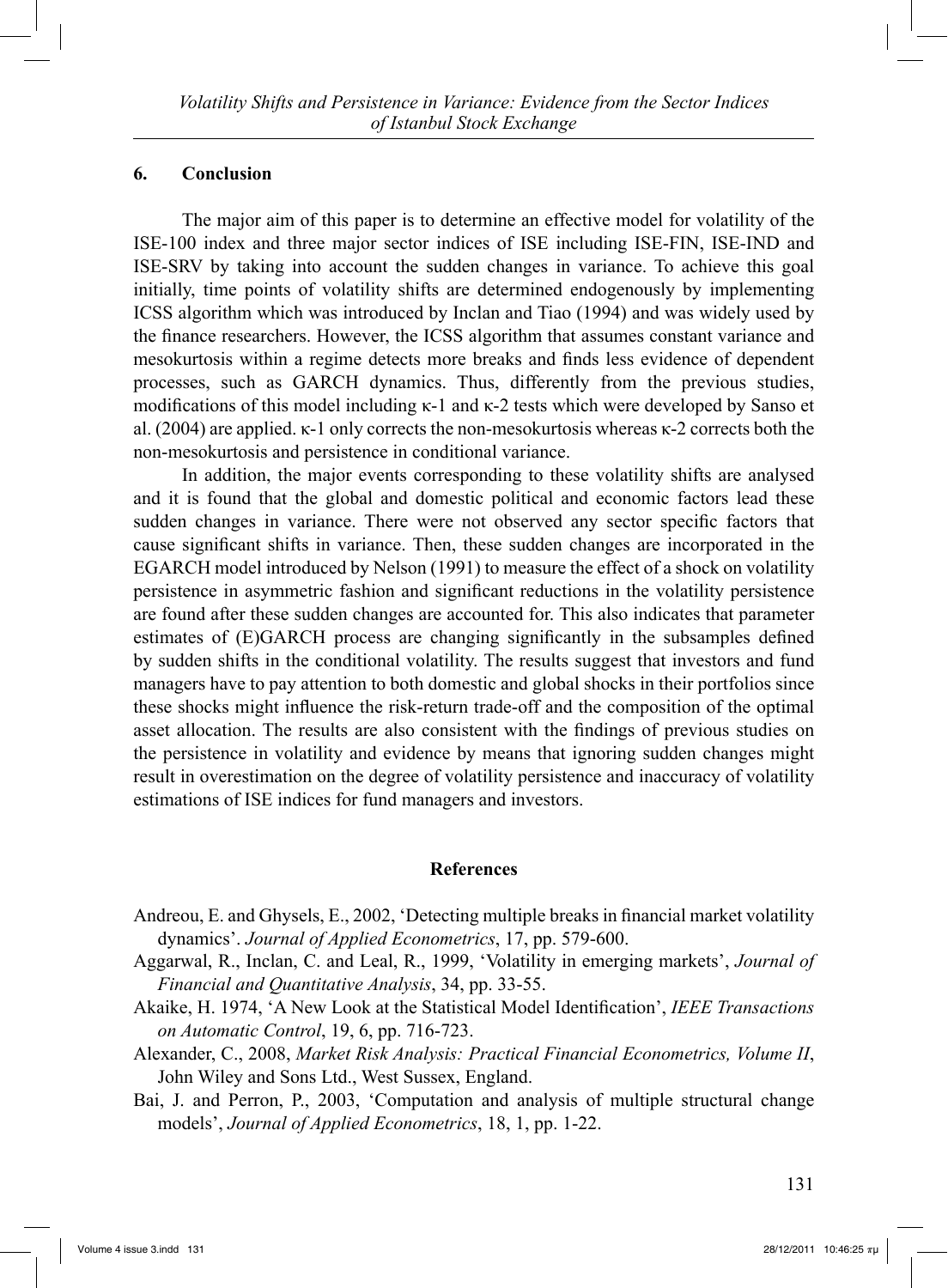- Berndt, E., Hall, B., Hall, R. and Hausman, J., 1974, 'Estimation and inference in nonlinear structural models', *Annals of Economic and Social Measurement*, 3, pp. 653-665.
- Bollerslev, T., 1986, 'Generalized Autoregressive Conditional Heteroskedasticity', *Journal of Econometrics*, 31, 3, pp. 307-327.
- Bollerslev, T., Chou, R. Y. and Kroner, K. F., 1992, 'ARCH modeling in finance', *Journal of Econometrics*, 52, pp. 5-59.
- Bollerslev, T., Engle, R. F. and Nelson, D. B., 1994, 'ARCH models', Engle R. and McFadden, D. L., *Handbook of Econometrics Vol. IV*, Elsevier Science B.V., North-Holland, pp. 2961-3031.
- Brooks, C., 2008, *Introductory Econometrics for Finance*, Cambridge University Press, Cambridge, UK.
- Campbell, J. Y., Lo, A. W. and Mackinlay, A. C., 1997, The Econometrics of Financial Markets. Princeton University Press, New Jersey, USA.
- de Pooter M., and van Dijk, D., 2004, 'Testing for changes in volatility in heteroskedastic time series: A further examination', *Econometric Institute Research Report 2004-38/A*. Erasmus School of Economics, Rotterdam, pp. 1-39.
- DeJong, D., Nankervis, J., Savin, N. and Whiteman, C., 1989, 'Integration versus Trend Stationarity in Macroeconomic Time Series', *Econometrica*, 60, 2, pp. 423-433.
- Dickey, D. A. and Fuller, W., 1979, 'Distribution Of The Estimators For Auto-Regressive Time Series With A Unit Root', *Journal of American Statistical Association*, 74, 366, pp. 427-431.
- Diebold, F. and Rudebusch, G., 1991, 'On the power of Dickey-Fuller tests against fractional alternatives', *Economics Letters*, 35, pp. 155-160.
- Enders, W. 2010. Applied Econometric Time Series, 3rd Edition, John Wiley and Sons Inc., New York, USA.
- Engle, R., 2009, 'What is Happening to Financial Market Volatility and Why?' *February Associates Meeting, Stanford Institute for Economic Policy Research*, Stanford, California, USA.
- Engle, R. F., 1982, 'Autoregressive conditional heteroscedasticity with estimates of U.K. inflation', *Econometrica*, 50, 4, pp. 987-1008.
- Ewing, B. and Malik, F., 2005, 'Re-examining the Asymmetric Predictability of Conditional Variances: The Role of Sudden Changes in Variance', *Journal of Banking and Finance*, 29, 10, pp. 2655-2673.
- Fernandez, V., 2005, 'Structural Breakpoints in Volatility in International Markets', Institute for International Integration Studies, 76.
- Fernandez, V., 2007, 'Stock Market Turmoil: Worldwide Effects of Middle East Conflicts', Emerging Markets Finance and Trade, 43, 3, pp. 58-102.
- Fernandez, V., and Lucey, B., 2008, 'Emerging Markets Variance Shocks: Local or International in Origin? Documentos de Trabajo, 251, Centro de Economía Aplicada, Universidad de Chile.
- Hamilton, J. D. and Susmel, R., 1994, 'Autoregressive Conditional Heteroskedasticity and Changes in Regime', *Journal of Econometrics*, 64, 1-2, pp. 307-333.

132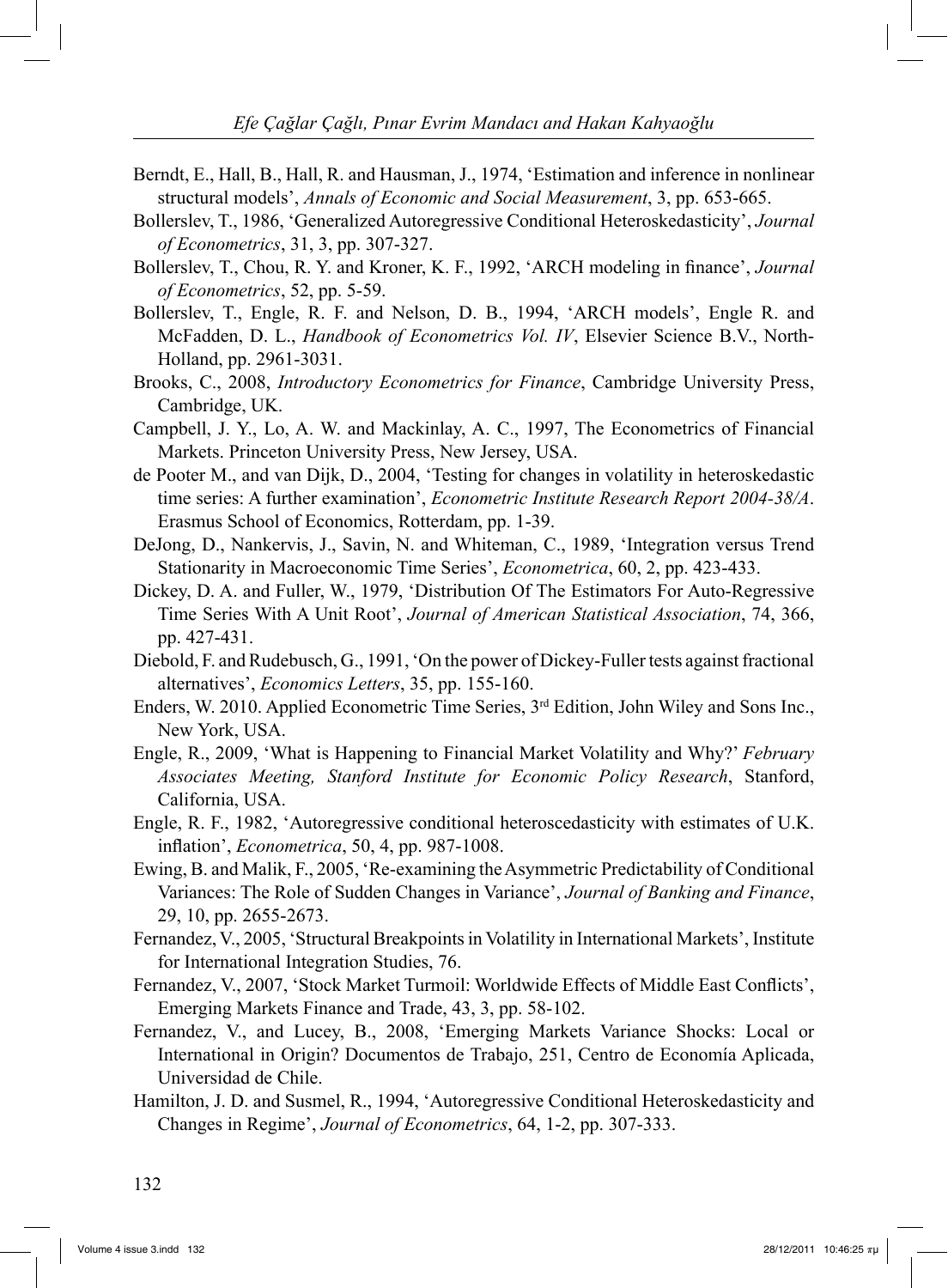- Hammoudeh, S. and Li, H., 2008, 'Sudden Changes in Volatility in Emerging Markets: The Case of Gulf Arab Stock Markets', *International Review of Financial Analysis*, 17, 1, pp. 47-63.
- Herrndorf, N., 1984, 'A Functional Central Limit Theorem for Weakly Dependent Sequences of Random Variables', *Annals of Probability*, 12, pp. 141-153.
- Inclán, C. and Tiao, G., 1994, 'Use of Cumulative Sums of Squares for Retrospective Detection of Changes of Variance', *Journal of American Statistical Association*, 89, 427, pp. 913-923.
- Jarque, C. and Bera, A., 1987, 'A Test for Normality of Observations and Regression Residuals', *International Statistical Review*, 55, pp. 163-172.
- Kasman, A., 2009, 'The Impact of Sudden Changes on the Persistence of Volatility: Evidence from the BRIC countries', *Applied Economics Letters*, 16, pp. 759-764.
- Kwiatkowski, D., Phillips, P. C., Schmidt, P. and Shin, Y., 1992, 'Testing the Null Hypothesis of Stationarity Against the Alternative of a Unit Root, *Journal of Econometrics*, 54, pp. 159-178.
- Lamoureux, C. G. and Lastrapes, W., 1990, 'Persistence in Variance, Structural Change, and the GARCH Model', *Journal of Business and Economic Statistics*, 8, 2, pp. 225- 234.
- Lastrapes, W., 1989, 'Exchange Rate Volatility and U.S. Monetary Policy: An ARCH Application', *Journal of Money, Credit and Banking*, 21, 1, pp. 66-77.
- Ljung, G. M. and Box, G. E., 1978, 'On a Measure of Lack of Fit in Time-Series Models', *Biometrika*, 65, pp. 297-303.
- Karoglou, M., 2010, 'Breaking down the non-normality of stock returns', *The European Journal of Finance*, 16, 1, pp. 79-95
- Malik, F., 2003, 'Sudden Changes in Variance and Volatility Persistence in Foreign Exchange Markets', *Journal of Multinational Financial Management*, 13, 3, pp. 217- 230.
- Malik, F. and Hassan, S., 2004, 'Modelling Volatility in Sector Index Returns with GARCH Models Using an Iterated Algorithm', *Journal of Economics and Finance*, 28, 2, pp. 211-225.
- Malik, F., Ewing, B. and Payne, J., 2005, 'Measuring Volatility Persistence in the Presence of Sudden Changes in the Variance of Canadian Stock Returns', *Canadian Journal of Economics*, 38, 3, pp. 1037-1056.
- Marcelo, J., Quirs, J. and Quirs, M., 2008, 'Sudden shifts in variance in the Spanish market: persistence and spillover effects', Applied Financial Economics, 18, 2, pp. 115-124
- Nelson, D. B., 1991, 'Conditional Heteroskedasticity in Asset Returns: A New Approach', *Econometrica*, 59, 2, pp. 347–370.
- Phillips, P. and Perron, P., 1988, 'Testing For A Unit Root In Time Series Regression', *Biometrika*, 75, 2, pp. 335-346.
- Rapach, D. E. and Strauss, J. K., 2008, 'Structural Breaks and GARCH models', *Journal of Applied Econometrics*, 23, pp. 65-90.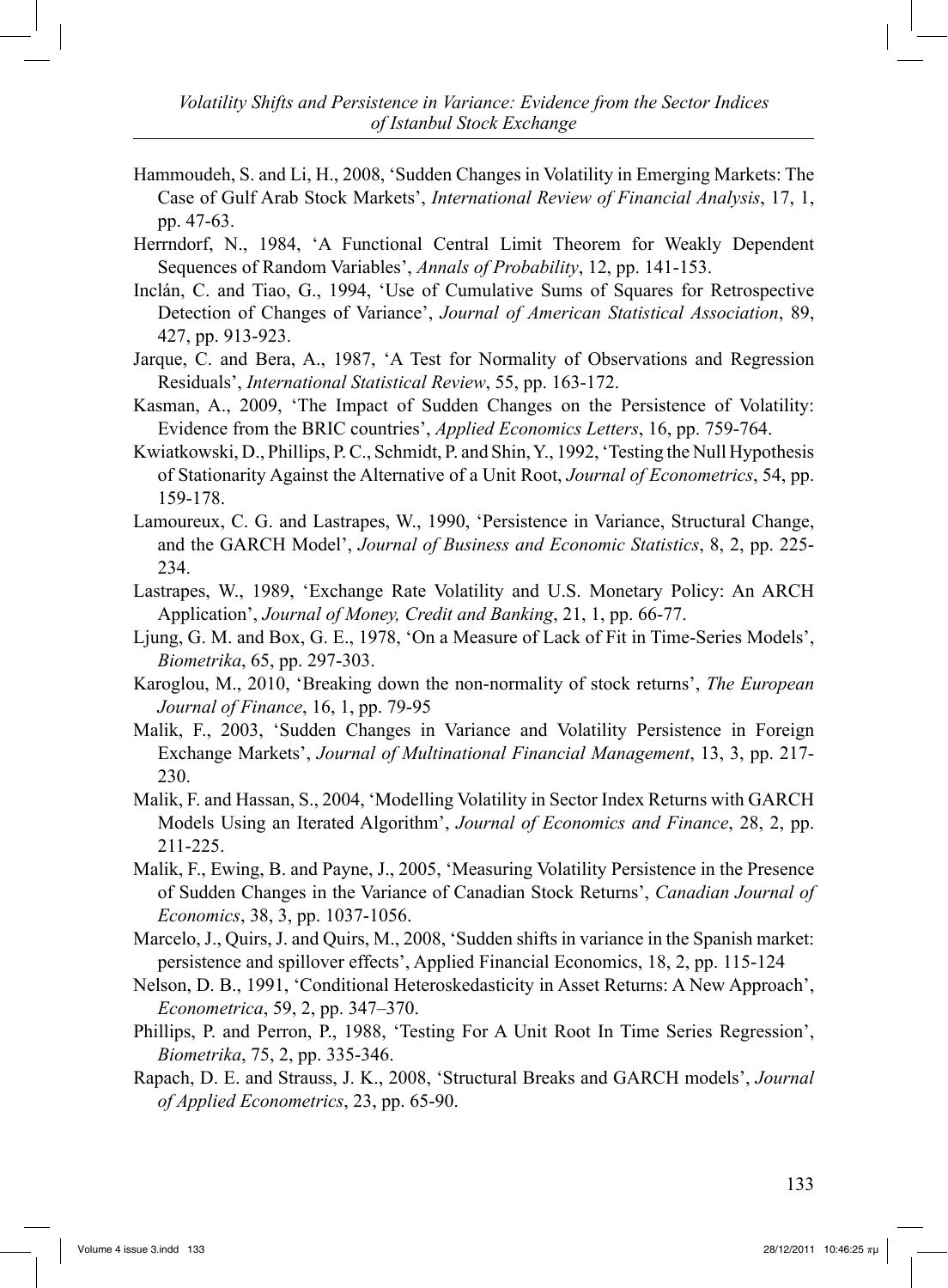- Sansó, A., Aragó, V. and Carrion-i-Silvestre, J. L., 2004, 'Testing for Changes in the Unconditional Variance of Financial Time Series', *Revista de Economía Financiera*, 4, pp. 32-53.
- Taylor, S. J., 1986, 'Forecasting the Volatility of Currency Exchange Rates', *International Journal of Forecasting,* 3, pp. 159-170.
- Tsay, R. S., 2002, *Analysis of Financial Time Series*, John Wiley and Sons Inc., New Jersey, USA.
- Wang, K.M., 2006, 'The Impact of Financial Liberalization Announcement on the Volatility of Emerging Stock Markets in the Short Run', International Journal of the Information Systems for Logistics and Management, 1, 2, pp. 117-126.
- Wang, P. and Moore, T., 2009, 'Sudden Changes in Volatility: The Case of Five Central European Stock Markets', *Journal of International Financial Markets Institutions and Money*, 19, 1, pp. 33-46.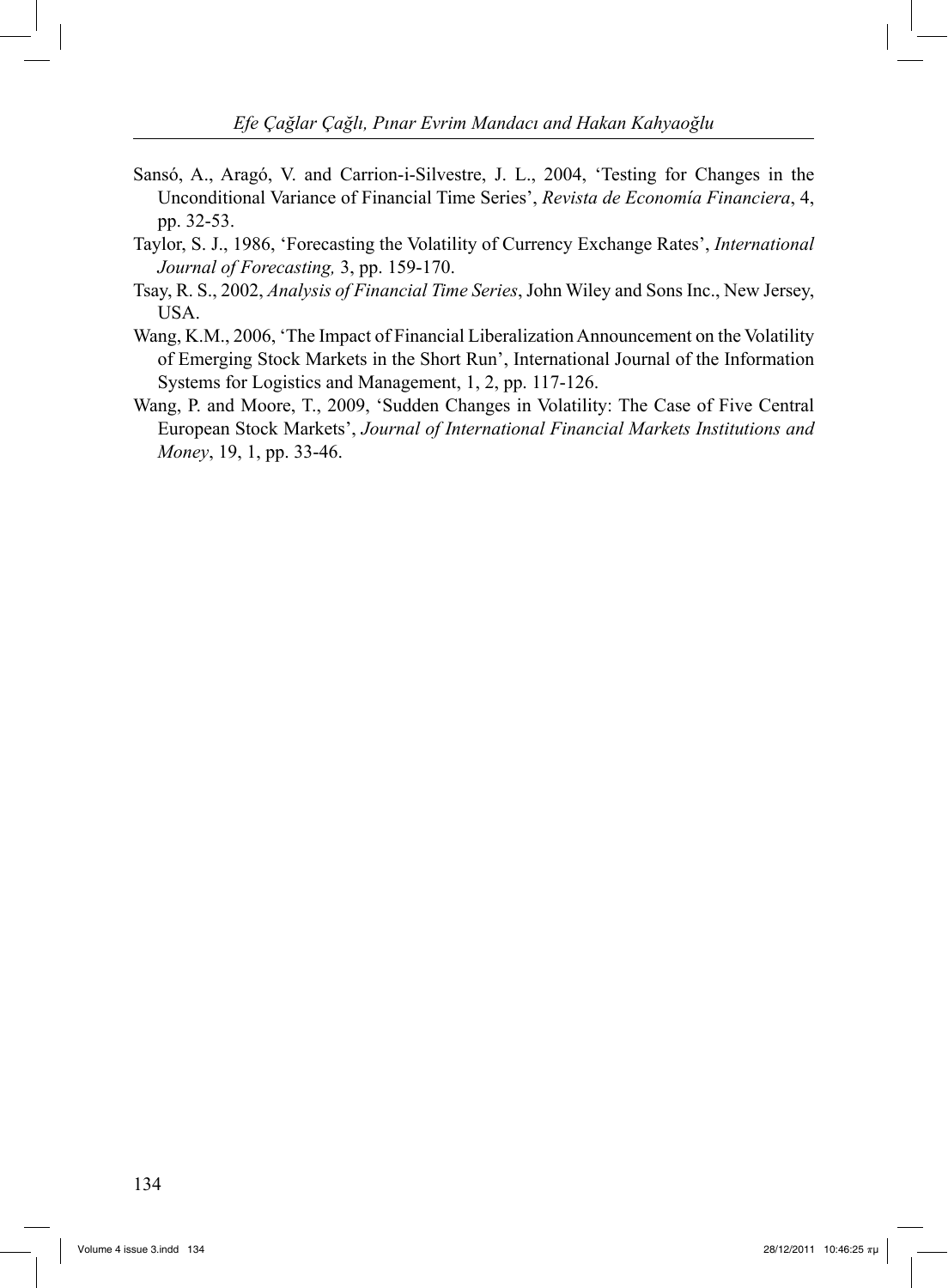# **Appendix**





**Figure 2: Daily ISE-IND index prices and returns**

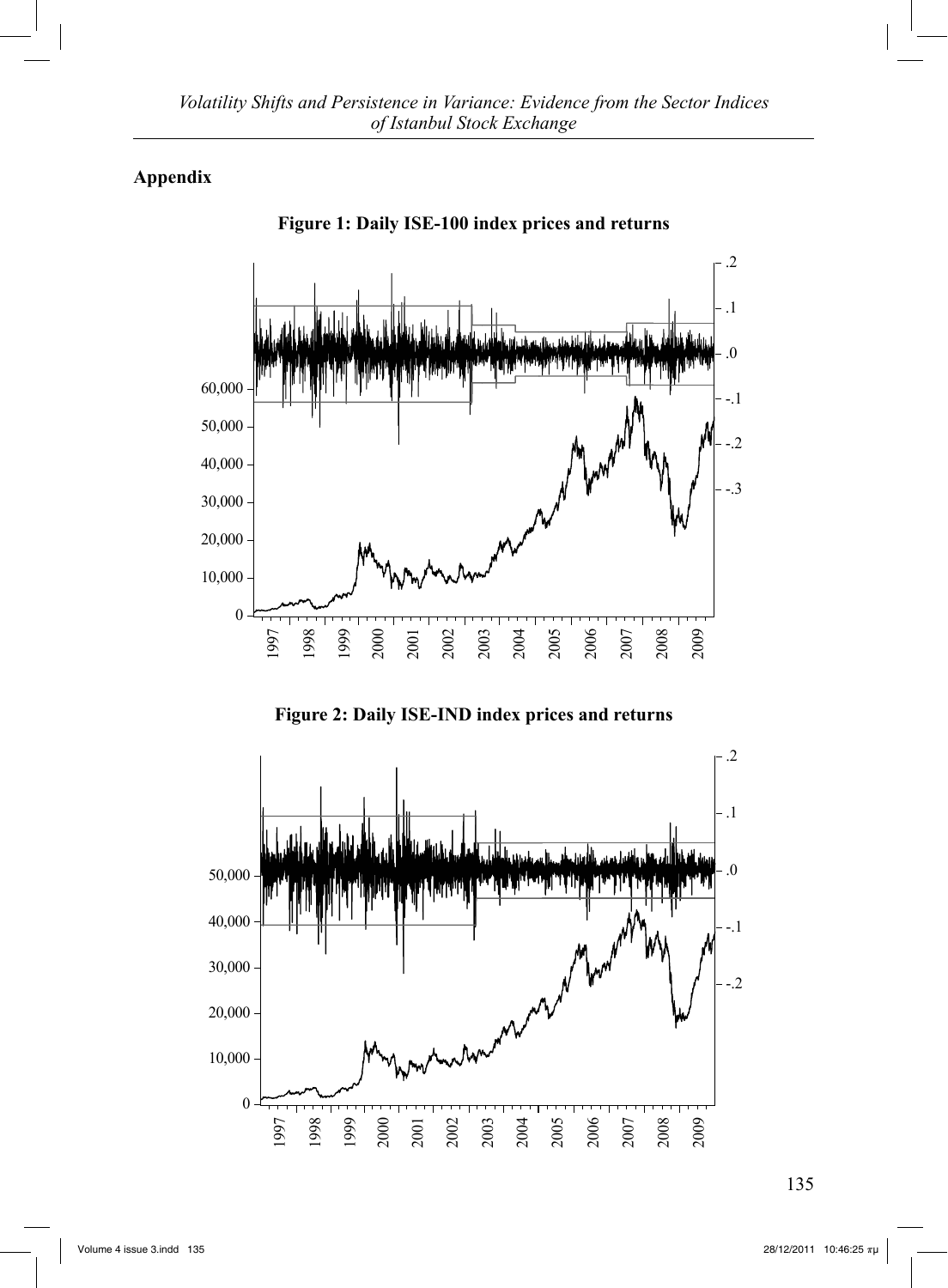

**Figure 3: Daily ISE-FIN index prices and returns**

**Figure 4: Daily ISE-SRV index prices and returns**



136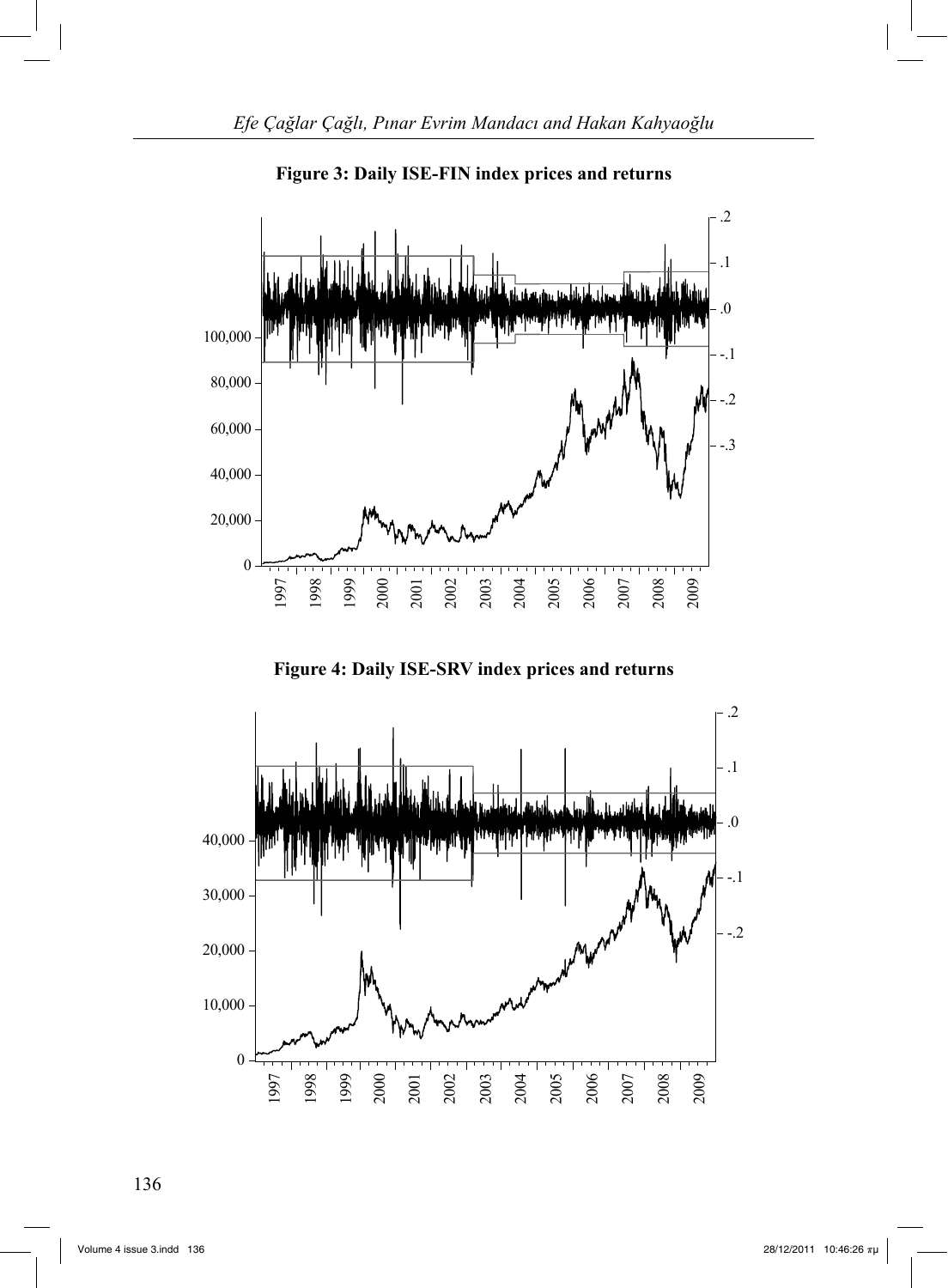| <b>Table 1: Descriptive statistics</b> |                |                |                |                |  |  |  |
|----------------------------------------|----------------|----------------|----------------|----------------|--|--|--|
|                                        | <b>ISE-100</b> | <b>ISE-IND</b> | <b>ISE-FIN</b> | <b>ISE-SRV</b> |  |  |  |
| Mean                                   | 0.12%          | $0.11\%$       | 0.14%          | $0.11\%$       |  |  |  |
| Std. Dev.                              | 0.0283         | 0.0248         | 0.0316         | 0.0272         |  |  |  |
| <b>Skewness</b>                        | $-0.0293$      | $-0.2123$      | 0.0015         | 0.0147         |  |  |  |
| <b>Kurtosis</b>                        | 7.6752         | 9.1239         | 7.1324         | 8.9231         |  |  |  |
| <b>Maximum</b>                         | 0.1777         | 0.1804         | 0.1746         | 0.1733         |  |  |  |
| <b>Minimum</b>                         | $-0.1998$      | $-0.1801$      | $-0.2084$      | $-0.1926$      |  |  |  |
| $J-B$                                  | 2944.87*       | 5076.06*       | 2300.39*       | 4726.14*       |  |  |  |
| $TR^2(1)$                              | 246.02*        | 472.47*        | 208.99*        | $242.51*$      |  |  |  |
| $TR^2(5)$                              | 388.08*        | 616.49*        | 299.97*        | 431.12*        |  |  |  |
| $TR^2(10)$                             | 409.85*        | 625.67*        | 326.13*        | 438.49*        |  |  |  |
| Q(10)                                  | $36.27*$       | 37.90*         | 33.69*         | $22.16**$      |  |  |  |
| Q(20)                                  | 59.62*         | $62.63*$       | 57.28*         | 39.27*         |  |  |  |
| Q(40)                                  | 93.54*         | $92.30*$       | 91.44*         | 68.12*         |  |  |  |
| $Q_{\rm s}(10)$                        | 783.86*        | 1223.10*       | 577.63*        | 866.88*        |  |  |  |
| $Q_{\rm s}(20)$                        | 1006.10*       | 1450.30*       | 750.44*        | 1041.02*       |  |  |  |
| $Q_{s}(40)$                            | 1324.90*       | 1779.60*       | 977.30*        | 1256.25*       |  |  |  |

**Note**: J-B denotes Jarque-Bera (1980) normality test statistics. \*, and \*\* denote statistical significance at level of 1% and 5%, respectively.  $TR^2(.)$  is the ARCH-LM test statistics up to 1, 5, and 10 lags respectively.  $Q(.)$  and  $Q<sub>s</sub>(.)$  are the Ljung-Box statistics for returns and squared returns up to 10, 20, and 40 lags, respectively. Our data covers the period from January 2<sup>nd</sup> 1997 to December 31<sup>st</sup> 2009 including 3233 observations all obtained from Electronic Data Delivery System of the Central Bank of the Republic of Turkey (www.tcmb.gov.tr ).

### **Table 2: Unit root tests**

|                |              | ADF       |             | <b>KPSS</b> |             |  |
|----------------|--------------|-----------|-------------|-------------|-------------|--|
| Index          |              | Level     | First Diff. | Level       | First Diff. |  |
| <b>ISE-100</b> | $\eta_{\mu}$ | $-2.1594$ | $-14.4708*$ | $6.2637*$   | 0.2412      |  |
|                | $\eta_\tau$  | $-2.7766$ | $-14.5122*$ | $0.6097*$   | 0.0609      |  |
|                | $\eta_{\mu}$ | $-1.9200$ | $-14.0028*$ | 6.4166*     | 0.2257      |  |
| <b>ISE-IND</b> | $\eta_\tau$  | $-2.4781$ | $-14.0392*$ | $0.7863*$   | 0.0416      |  |
| <b>ISE-FIN</b> | $\eta_{\mu}$ | $-2.3163$ | $-14.4066*$ | $6.1767*$   | 0.2861      |  |
|                | $\eta_\tau$  | $-2.8683$ | $-14.4572*$ | $0.5875*$   | 0.0729      |  |
| <b>ISE-SRV</b> | $\eta_{\mu}$ | $-2.1419$ | $-15.0342*$ | 5.9647*     | 0.1822      |  |
|                | $\eta_\tau$  | $-3.0161$ | $-15.0610*$ | $0.3310*$   | 0.0926      |  |

**Note:**  $\eta_{\tau}$  and  $\eta_{\mu}$  refer to the test statistics with and without trend, respectively. \* denotes rejection of null hypothesis at 1% significance level.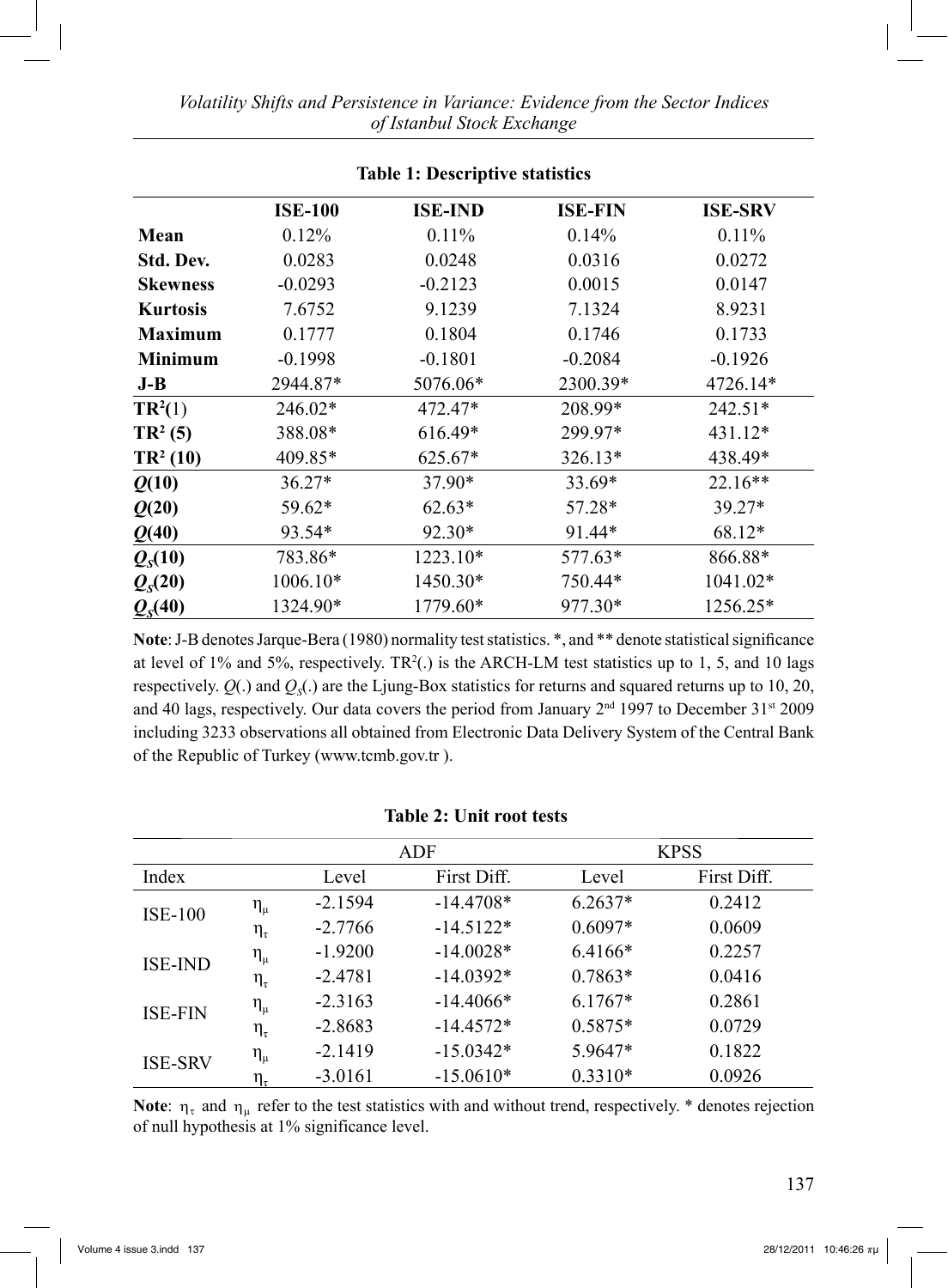| $07 - 03 - 9$<br>E | $-03 - 03$<br>$K-2$<br>24.4                                                                                                                                                                                                                                                                                                                                                                                                                                                                                                                                                                                                   |                                                    | $07 - 08 - 98$<br>ISE-100<br>⋥                                                                                                                                                                                                                                                                                                                                                                                                |
|--------------------|-------------------------------------------------------------------------------------------------------------------------------------------------------------------------------------------------------------------------------------------------------------------------------------------------------------------------------------------------------------------------------------------------------------------------------------------------------------------------------------------------------------------------------------------------------------------------------------------------------------------------------|----------------------------------------------------|-------------------------------------------------------------------------------------------------------------------------------------------------------------------------------------------------------------------------------------------------------------------------------------------------------------------------------------------------------------------------------------------------------------------------------|
|                    | Note: IT, K-1, and K-2 stand for ICSS algorithm of Inclan Tiao (1994), Kappa-1, and Kappa-2 procedures, respectively. For instance, time point<br>27-02-98<br>$07 - 08 - 98$<br>25-11-98<br>$09 - 12 - 99$<br>$06 - 03 - 06$<br>$4 - 03 - 06$<br>$1 - 0.5 - 06$<br>26-05-06<br>20-07-06<br>$0 - 09 - 08$<br>24-11-08<br>$20 - 02 - 09$<br>$01 - 03 - 00$<br>27-11-00<br>$07 - 12 - 00$<br>$14 - 06 - 04$<br>26-02-07<br>$5 - 01 - 08$<br>$8 - 03 - 08$<br>$01 - 11 - 02$<br>$02 - 12 - 03$<br>15-03-07<br>30-06-97<br>24-10-97<br>$16 - 04 - 03$<br>26-09-03<br>8-06-97<br>16-02-01<br>27-04-01<br>06-12-01<br>$12 - 03 - 01$ | $-06 - 04$<br>$-0.0 - 0.0 - 0.0$<br>$\frac{8}{16}$ | 25-11-99<br>$01 - 03 - 00$<br>$10 - 09 - 08$<br>$01 - 12 - 08$<br>$20 - 05 - 09$<br>25-11-98<br>17-11-00<br>$14 - 04 - 03$<br>27-04-0<br>$23 - 02 - 98$<br>07-08-98<br>$25 - 11 - 98$<br>25-06-08<br>$01 - 12 - 08$<br>$20 - 05 - 09$<br>$08 - 12 - 99$<br>$07 - 12 - 00$<br>$14 - 04 - 03$<br>26-09-03<br>$01 - 12 - 03$<br>$8 - 10 - 8$<br>$10 - 04 - 08$<br>$10 - 09 - 08$<br>24-10-97<br>$01 - 03 - 00$<br>$01 - 11 - 02$ |

*E fe Çağlar Çağlı, Pınar Evrim Mandacı and Hakan Kahyaoğlu*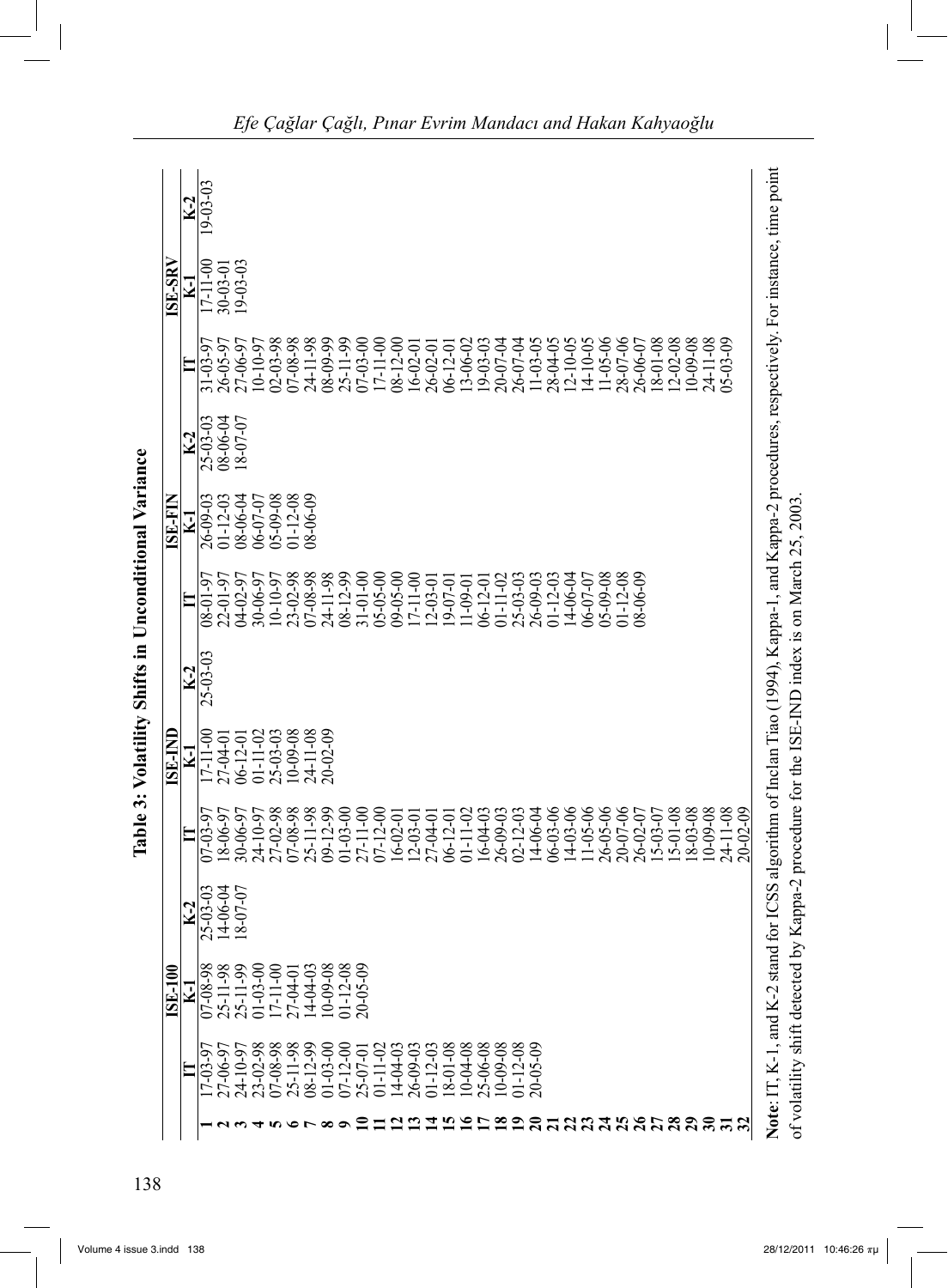| <b>Index</b>   | β                     | Ξ                       | <b>LLH</b> | ARCH(1)<br>ARCH(4)    | Q(12)<br>Q(20)         | <b>Half-live</b><br>Shock |
|----------------|-----------------------|-------------------------|------------|-----------------------|------------------------|---------------------------|
| <b>ISE-100</b> | 0.9782*<br>(0.0052)   | $-0.0277*$<br>(0.0097)  | 7431.75    | 7.4799*<br>14.9090*   | 25.956**<br>$31.731**$ | 31.45                     |
| <b>ISE-IND</b> | $0.9719*$<br>(0.0057) | $-0.0379*$<br>(0.0114)  | 8014.24    | 11.4633*<br>15.0847*  | 32.218*<br>35.661**    | 24.32                     |
| <b>ISE-FIN</b> | $0.9756*$<br>(0.0058) | $-0.0244**$<br>(0.0101) | 7017.77    | $7.3601*$<br>12.961** | 22.869**<br>27.752     | 28.06                     |
| <b>ISE-SRV</b> | $0.9693*$<br>(0.0061) | $-0.0379*$<br>(0.0118)  | 7664.82    | 28.4131*<br>31.5988*  | 36.459*<br>39.787*     | 22.23                     |

### **Table 4: EGARCH(1,1) Model without dummy variables**

**Note**: β is coefficient of the GARCH term and it is a measure of volatility persistence in EGARCH model. ξ is asymmetry term. LLH stands for log likelihood. ARCH(.) refers to ARCH-LM tests. The Q(12) and Q(20) are the Ljung–Box test statistics with 12 and 20 degrees of freedom based on the residuals respectively; SE are reported in the parentheses below corresponding parameter es timates.